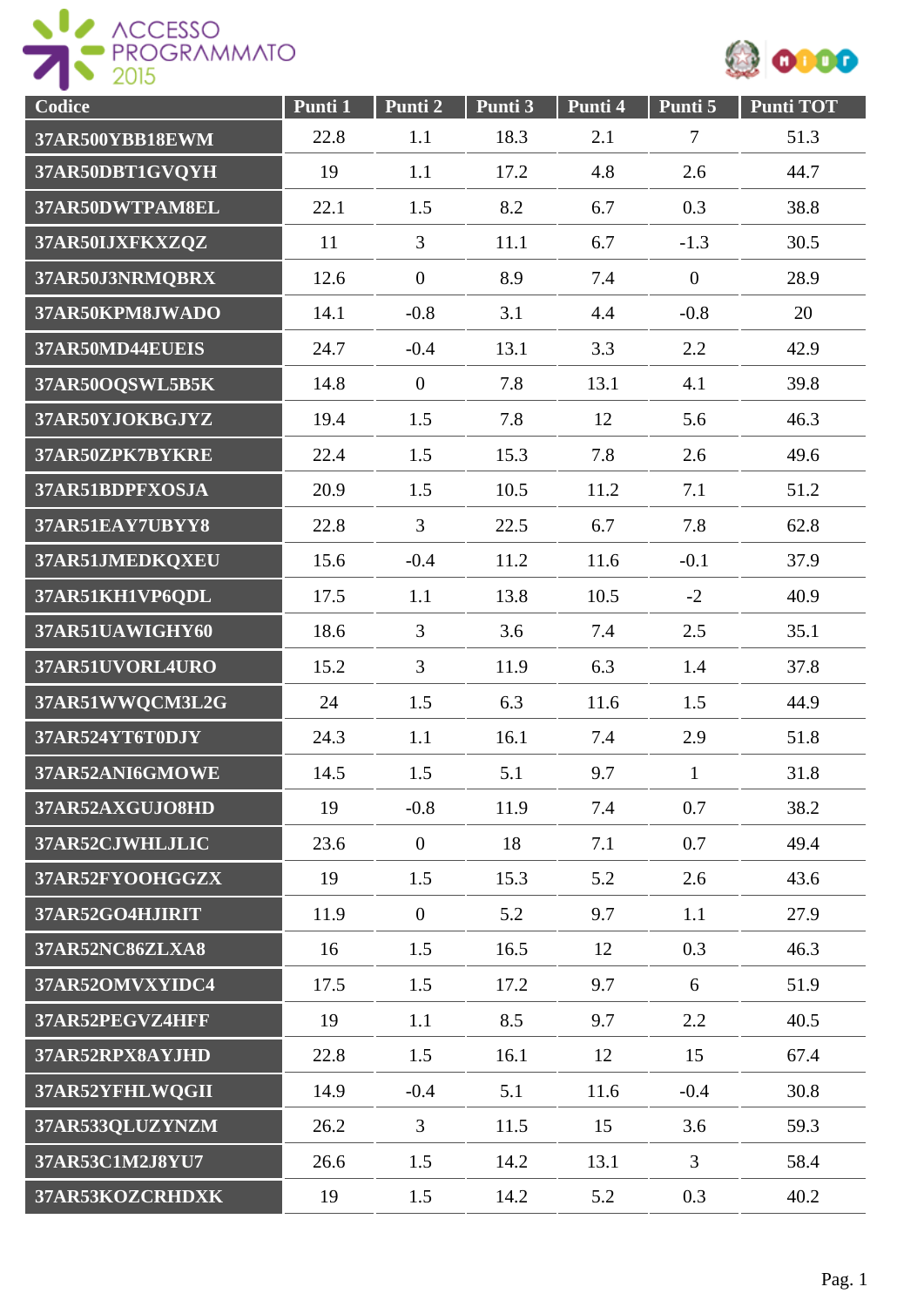



| Codice          | Punti 1 | Punti 2        | Punti 3        | Punti 4        | Punti 5        | <b>Punti TOT</b> |
|-----------------|---------|----------------|----------------|----------------|----------------|------------------|
| 37AR53KRXF5AVWO | 17.5    | $-0.8$         | 11.9           | 13.1           | $-1.6$         | 40.1             |
| 37AR53UD5LIDSCE | 24.7    | 1.1            | 10.4           | 9.3            | $\mathbf{1}$   | 46.5             |
| 37AR53XAXUCFCM6 | 18.6    | 1.1            | 12.6           | 9.3            | $-1$           | 40.6             |
| 37AR542AOPTYGDK | 17.9    | 1.5            | 11.6           | 15             | 1.1            | 47.1             |
| 37AR547YTU13F1B | 17.9    | 1.1            | 14.9           | 13.5           | $\overline{0}$ | 47.4             |
| 37AR54BZ2IGZM25 | 5.1     | 1.5            | 7.5            | 9.7            | $-0.4$         | 23.4             |
| 37AR54GJGDBBK3M | 17.9    | $-0.4$         | 13.4           | 9.3            | $\mathbf{0}$   | 40.2             |
| 37AR54J3GYYISYH | 13.7    | 1.5            | 5.8            | 4.4            | 1.4            | 26.8             |
| 37AR54J6HS4HRVN | 1.5     | $\overline{0}$ | $\overline{0}$ | 9.7            | 8.2            | 19.4             |
| 37AR54ONJKVSPYX | 3.7     | $-0.4$         | 6.3            | 11.6           | 4.8            | 26               |
| 37AR54SIRBCRHPZ | 22.4    | 1.1            | 12.6           | 11.2           | 0.7            | 48               |
| 37AR54TSHZFRKOM | 11.2    | 1.5            | 12.3           | 8.6            | 5.6            | 39.2             |
| 37AR54WF2VRKMAC | 19.4    | 1.5            | 14.2           | 10.1           | 5.6            | 50.8             |
| 37AR5564WA2OOA7 | 20.5    | 1.1            | 9.2            | 9.3            | 6.3            | 46.4             |
| 37AR55B3SOVF13E | 22.4    | $\mathbf{0}$   | 12             | 13.5           | 4.5            | 52.4             |
| 37AR55DYGUVS3EQ | 17.1    | 1.5            | 10.8           | 2.5            | 1.8            | 33.7             |
| 37AR55EH4DHJWDL | 2.6     | $\overline{0}$ | $-0.8$         | 8.2            | 3              | 13               |
| 37AR55F1MQICZEK | 7.4     | $-0.4$         | $\overline{0}$ | 15             | 3              | 25               |
| 37AR55FHXIMV74S | 15.6    | 1.1            | 17.6           | 9.7            | 4.8            | 48.8             |
| 37AR55IPV7EWOB5 | 16      | 1.5            | 16.5           | 6.7            | 2.9            | 43.6             |
| 37AR55JI1OFJF34 | 27      | 1.1            | 13.1           | 13.1           | 2.6            | 56.9             |
| 37AR55NR51GDWGO | 26.6    | 1.1            | 16.8           | 15             | 7.8            | 67.3             |
| 37AR55PZSSKVQGW | 6.1     | 1.5            | 10.8           | $\overline{4}$ | 3.3            | 25.7             |
| 37AR55TKMGPHH23 | 21.3    | 1.1            | 11.2           | 11.6           | $-0.4$         | 44.8             |
| 37AR55WCL0TFBBI | 7.8     | $\overline{0}$ | 0.2            | 15             | 1.4            | 24.4             |
| 37AR55XLBP5EFZ3 | 27      | 1.5            | 18             | 6.7            | 5.6            | 58.8             |
| 37AR55XWJJYU2AZ | 17.5    | $-0.4$         | 13.1           | 10.5           | $\overline{0}$ | 40.7             |
| 37AR55ZUZ7RDXXY | 16      | 1.5            | 9              | 12             | $\overline{0}$ | 38.5             |
| 37AR56AX5GRWWCT | 21.3    | 1.5            | 14.2           | 11.6           | 3.3            | 51.9             |
| 37AR56E1FXYVN2V | 18.3    | 1.5            | 16.1           | 5.2            | $-1.2$         | 39.9             |
| 37AR56FLAVC7NX7 | 13      | $-0.4$         | 13.4           | 5.9            | 1.1            | 33               |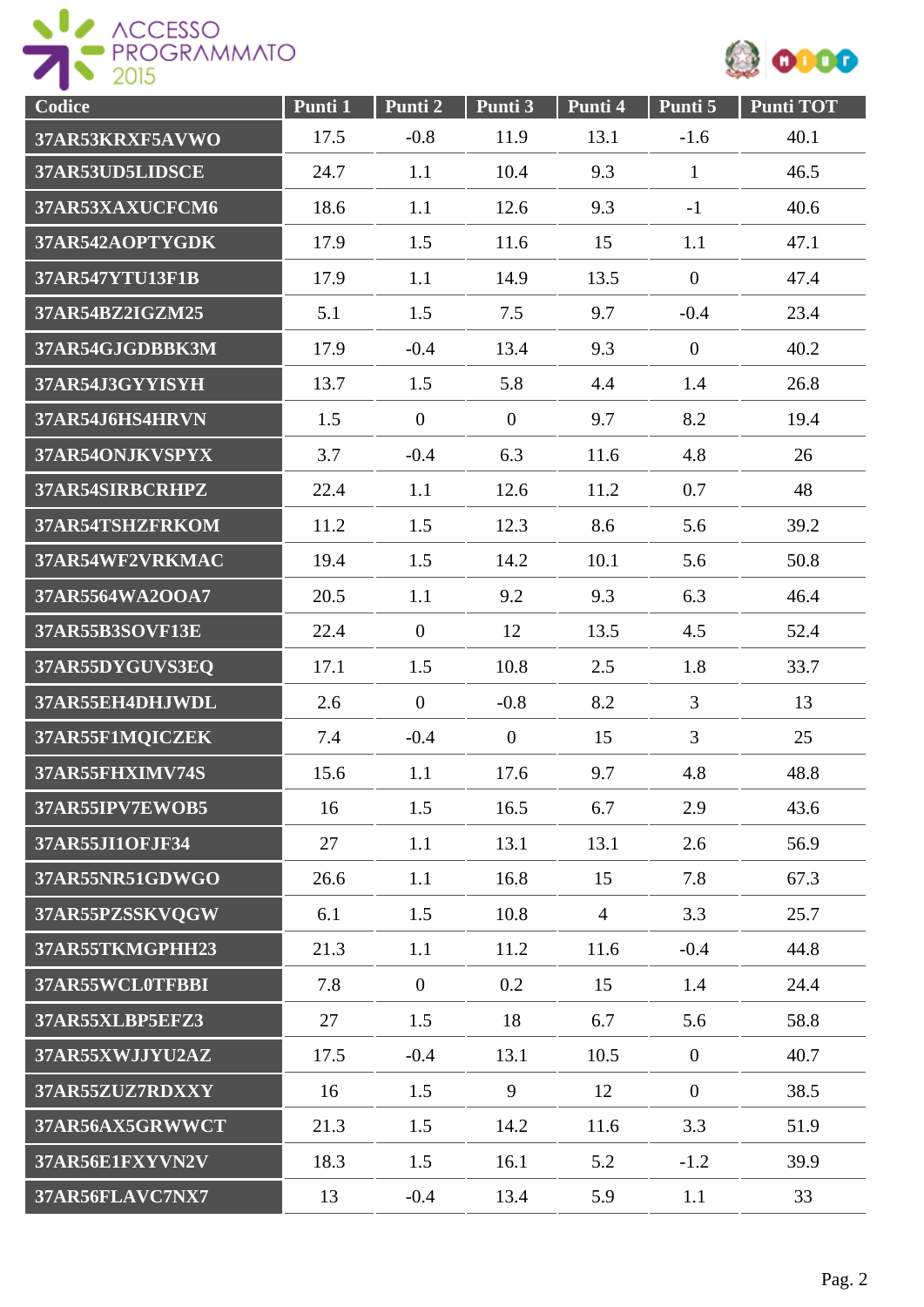



| Codice                 | Punti 1        | Punti 2        | Punti 3        | Punti 4        | Punti 5          | <b>Punti TOT</b> |
|------------------------|----------------|----------------|----------------|----------------|------------------|------------------|
| 37AR56SIMAAIVJP        | 20.2           | 1.5            | 12             | 13.1           | 5.2              | 52               |
| 37AR56SXF1ECCFF        | 21.3           | 1.1            | 11.9           | 13.1           | 5.2              | 52.6             |
| 37AR56YY4QDTWJM        | $\overline{2}$ | 1.1            | 7.3            | $\overline{4}$ | $\boldsymbol{0}$ | 14.4             |
| 37AR572W1T2JJYG        | 23.2           | 1.5            | 4.1            | 15             | 6                | 49.8             |
| 37AR57BHFCCGNAS        | 14.1           | 1.1            | 14.6           | 8.6            | $-0.9$           | 37.5             |
| 37AR57GOJQ5CGMF        | 19.4           | 1.5            | 2.9            | 10.5           | $-0.8$           | 33.5             |
| 37AR57K6QARDKG2        | 10.3           | 1.1            | 4.1            | 9.7            | 1.1              | 26.3             |
| 37AR57RXZDOFJF7        | 18.3           | 1.5            | 19.5           | 10.5           | 2.6              | 52.4             |
| 37AR57W0HY0VGUY        | 19.8           | 1.5            | 18             | 7.5            | $\overline{0}$   | 46.8             |
| 37AR57YYWOTDLJY        | 16.8           | $\mathbf{0}$   | 6.7            | 12             | $\overline{0}$   | 35.5             |
| 37AR5805BBJ5TTI        | 20.5           | 1.1            | 16.4           | 11.2           | $-0.8$           | 48.4             |
| 37AR58CR08TPULH        | 5.6            | $\overline{0}$ | 3.3            | 8.6            | 5.2              | 22.7             |
| 37AR58KWDUTCRBV        | 26.2           | $-0.4$         | 12.7           | 11.2           | 2.5              | 52.2             |
| 37AR58OMEGG3OUE        | 23.2           | 1.5            | 10.5           | 9.7            | $-0.8$           | 44.1             |
| 37AR58PXJNS2P1O        | 18.6           | 1.1            | 5.9            | 11.2           | 6.7              | 43.5             |
| 37AR58RROX5W41A        | 14.9           | 3              | 3.2            | 4.1            | $\overline{0}$   | 25.2             |
| 37AR58SUIIYAXGE        | 16.4           | $\mathbf{0}$   | 0.7            | 12             | 2.2              | 31.3             |
| 37AR58W73NQNHMD        | 14.8           | 1.5            | 5.1            | 13.1           | $-0.1$           | 34.4             |
| 37AR5A2AI0QTE1N        | 22.8           | 1.1            | $-3.7$         | 9.3            | $-0.8$           | 28.7             |
| 37AR5A6WLPTBISR        | 8.5            | $-0.4$         | $\overline{3}$ | 7.1            | $\overline{3}$   | 21.2             |
| 37AR5AAQBLOO6QV        | 16.7           | $\overline{3}$ | 10             | 7.4            | 1.4              | 38.5             |
| 37AR5ABMMNVJSNZ        | 24.7           | 1.1            | 10.4           | 13.1           | 4.4              | 53.7             |
| 37AR5AD80TQ805W        | 17.5           | 1.5            | 7.4            | 11.2           | 7.1              | 44.7             |
| 37AR5AE6PN86XD0        | 17.9           | 1.1            | 10             | 8.2            | 1.5              | 38.7             |
| <b>37AR5AEIHI2I43R</b> | 18.3           | $\overline{0}$ | 12             | 7.5            | $\overline{3}$   | 40.8             |
| 37AR5AF3GUUWWQT        | 6.7            | $\overline{0}$ | $\overline{4}$ | 11.6           | 5.6              | 27.9             |
| 37AR5AGP5D2MSAY        | 2.6            | $\overline{0}$ | 3.7            | 13.1           | 11.6             | 31               |
| 37AR5AIANTXKCSH        | 8.6            | 1.5            | 12.7           | 9.7            | 7.5              | 40               |
| 37AR5AKILKHHQNU        | 15.2           | 1.1            | 5.1            | 7.4            | $-0.4$           | 28.4             |
| 37AR5AMVX72LMVC        | 20.9           | 1.5            | 13.8           | 12             | $\overline{0}$   | 48.2             |
| 37AR5AMVZCOTEBM        | 23.2           | 1.5            | 8.2            | 6.7            | 4.1              | 43.7             |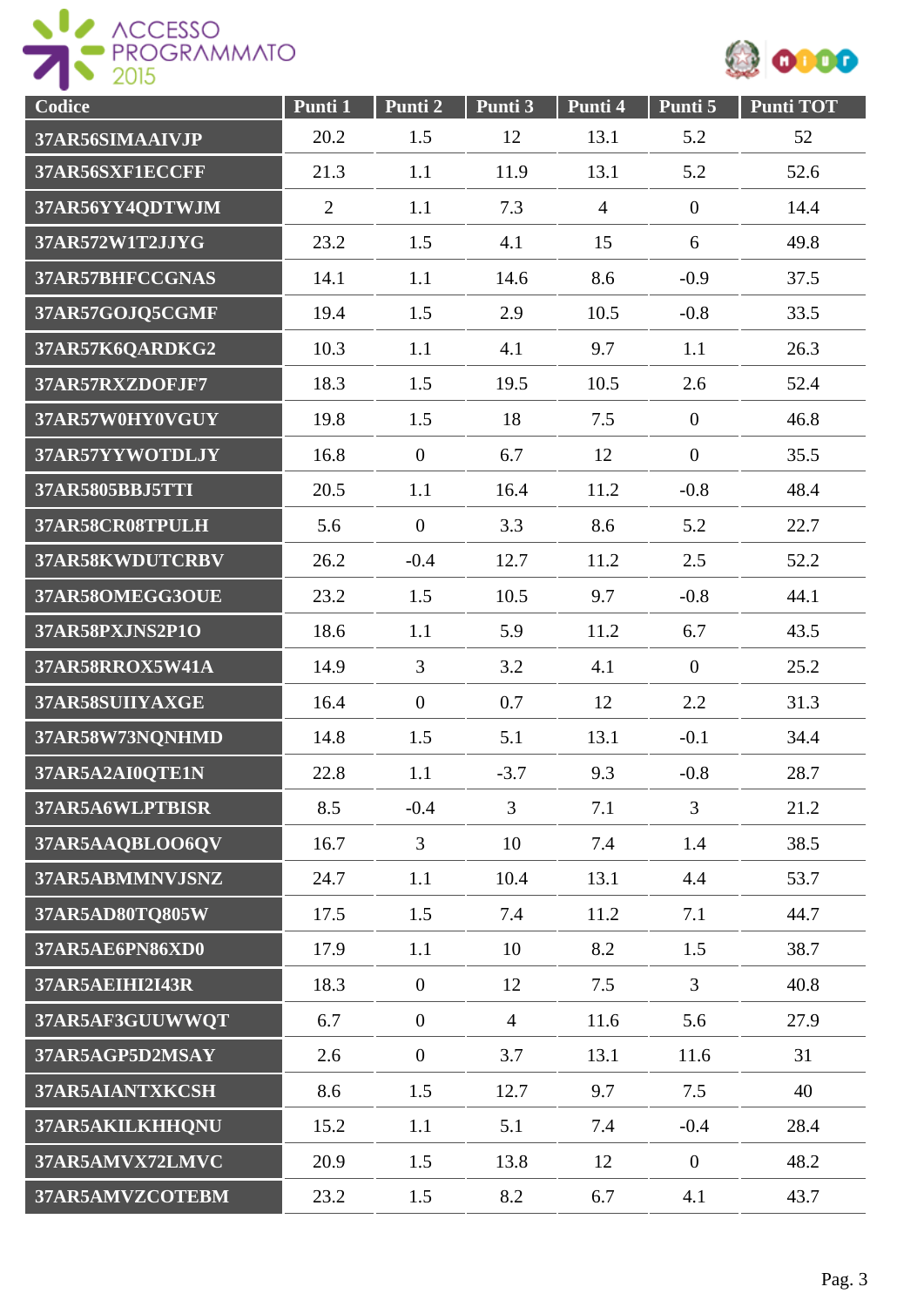

| Codice          | Punti 1        | Punti 2          | Punti 3        | Punti 4        | Punti 5          | <b>Punti TOT</b> |
|-----------------|----------------|------------------|----------------|----------------|------------------|------------------|
| 37AR5AODHPESWWP | 16.1           | 1.5              | 5.2            | 8.2            | $\boldsymbol{0}$ | 31               |
| 37AR5AOHPOQMPCC | 23.2           | 1.5              | 11.2           | 6.3            | 5.6              | 47.8             |
| 37AR5AP1O5MSOOC | 8              | 1.1              | 9.6            | 9.3            | $-1.6$           | 26.4             |
| 37AR5APGAA6WYAV | 19.4           | 3                | 13.1           | 3.3            | 3.3              | 42.1             |
| 37AR5AQQFYCDJA6 | 22.8           | 1.1              | 16.4           | 13.1           | $-0.2$           | 53.2             |
| 37AR5AVEEBKQYAH | 6.7            | 1.1              | 15.7           | 11.6           | $\overline{0}$   | 35.1             |
| 37AR5AYLKOICQST | 10.8           | 1.5              | 11.9           | 13.5           | 0.7              | 38.4             |
| 37AR5AYMUO1TCRB | 5              | 1.1              | 4.3            | $\overline{4}$ | $\overline{0}$   | 14.4             |
| 37AR5B0JG86POOQ | 12.3           | 1.1              | 13.4           | 4.8            | 4.5              | 36.1             |
| 37AR5BAUZ0QMKCU | 0.3            | $\overline{3}$   | 3.2            | 9.3            | $\mathbf{1}$     | 16.8             |
| 37AR5BBH6JO6WGL | 15.3           | $\overline{0}$   | 10.8           | 9              | $-0.4$           | 34.7             |
| 37AR5BCHEC7NIHZ | 3.6            | 1.5              | 7.8            | 8.6            | $-0.4$           | 21.1             |
| 37AR5BCQN6SGZF6 | 23.2           | 1.5              | 16.5           | 7.8            | $-0.8$           | 48.2             |
| 37AR5BD138ZYONS | 24.7           | 1.1              | 14.6           | 13.5           | 4.5              | 58.4             |
| 37AR5BFGAKC42GQ | 21.3           | 1.5              | 15             | 9              | 1.1              | 47.9             |
| 37AR5BIOOTDVC0G | 13.4           | 1.5              | 12.6           | 11.2           | 5.2              | 43.9             |
| 37AR5BKNSPQ6URB | 17.5           | 1.5              | 14.9           | 10.1           | 12               | 56               |
| 37AR5BMBMFCR054 | 18.7           | 1.5              | 13.1           | 7.8            | 0.7              | 41.8             |
| 37AR5BSOKQ7P2BV | 18.7           | $-0.4$           | 8.2            | 10.5           | $-0.4$           | 36.6             |
| 37AR5BUALROYU00 | 22.8           | $\overline{3}$   | 17.6           | 10.1           | $-0.4$           | 53.1             |
| 37AR5BV8RSHNGBN | 16.7           | 3                | 10             | 7.4            | 1.3              | 38.4             |
| 37AR5BVBVGLLMBM | 19             | 1.5              | 15.7           | 1.8            | 6                | 44               |
| 37AR5BWFKLLPPLZ | 20.9           | 1.5              | $\overline{7}$ | 9.3            | 2.2              | 40.9             |
| 37AR5BWNDITDZJZ | 8.5            | $-0.4$           | 4.1            | 8.6            | 1.1              | 21.9             |
| 37AR5C1BMHFMOGF | 22.1           | $\mathfrak{Z}$   | 10.4           | 10.1           | 1.1              | 46.7             |
| 37AR5C8HD7LI1KY | 22.4           | $\overline{3}$   | 18.7           | 13.5           | 0.7              | 58.3             |
| 37AR5CC5AAGDNAP | 14.9           | 1.5              | 17.2           | 9.7            | $\overline{0}$   | 43.3             |
| 37AR5CDISQ2FQPY | 19.4           | $-0.4$           | 18.7           | 11.2           | $-1.2$           | 47.7             |
| 37AR5CDVDFQXHIE | 6.3            | $\overline{0}$   | 15.7           | 10.5           | 1.5              | 34               |
| 37AR5CFF1NW7KYC | $\overline{7}$ | $-0.4$           | 17.2           | 8.2            | $-0.4$           | 31.6             |
| 37AR5CGLZHK1BX2 | 5.2            | $\boldsymbol{0}$ | 4.4            | 5.5            | $-0.8$           | 14.3             |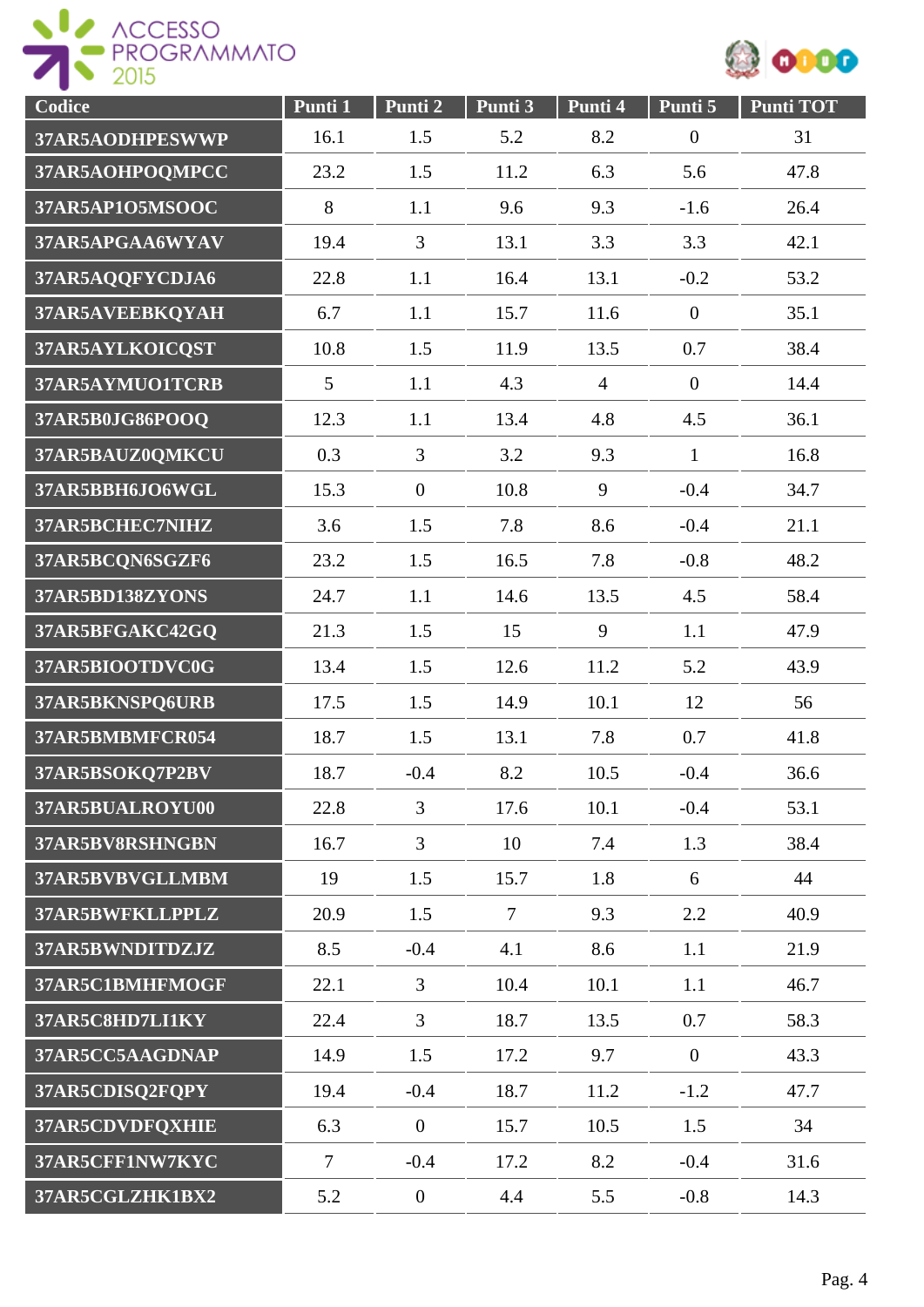



| Codice          | Punti 1 | Punti 2        | Punti 3        | Punti 4        | Punti 5        | <b>Punti TOT</b> |
|-----------------|---------|----------------|----------------|----------------|----------------|------------------|
| 37AR5CGO7MPYUGJ | 17.1    | $-0.4$         | 11.9           | 13.5           | $-1.3$         | 40.8             |
| 37AR5CGRK3KJTHS | 10      | 1.1            | 10             | 8.6            | $-0.4$         | 29.3             |
| 37AR5CIHXUBBOFG | 11.8    | $\overline{0}$ | 1.1            | 11.2           | $\overline{0}$ | 24.1             |
| 37AR5CLISJUBEH6 | 13.5    | 1.5            | $\overline{0}$ | 8.6            | $\overline{0}$ | 23.6             |
| 37AR5CM1XHYRX7K | 17.5    | 1.1            | 5.4            | 3.3            | $\overline{0}$ | 27.3             |
| 37AR5COGL86UKVC | 15.6    | 1.5            | 16.8           | 2.5            | 2.2            | 38.6             |
| 37AR5COVNGX3HTO | 19.4    | 1.1            | 15.3           | $\overline{4}$ | 2.5            | 42.3             |
| 37AR5CQ13EQOBIN | $-0.9$  | $\theta$       | 13             | 11.6           | 3.3            | 27               |
| 37AR5CQGN832ONH | 18.7    | 1.5            | 13.1           | 9              | 0.7            | 43               |
| 37AR5CSGZLPGPYN | 21.3    | $\overline{0}$ | 12             | 6              | 2.2            | 41.5             |
| 37AR5CSXRK05RLR | 19.1    | $\overline{0}$ | 2.6            | 11.6           | 6              | 39.3             |
| 37AR5CUDOAJOSMN | 28.1    | $\overline{3}$ | 20.6           | 15             | 8.6            | 75.3             |
| 37AR5CXOHNZJGK0 | 23.6    | 1.5            | 6              | 7.8            | $\overline{0}$ | 38.9             |
| 37AR5CXWNLEZZBD | 21.7    | $-0.4$         | 11.6           | 11.6           | 4.5            | 49               |
| 37AR5CXXQ7SZELW | 11.6    | $-0.4$         | 10.1           | 9              | 6.7            | 37               |
| 37AR5CZGPH3MZAX | 2.5     | 1.5            | 0.7            | 6.7            | 1.1            | 12.5             |
| 37AR5D3ORNBDXYB | 27      | 1.5            | 7.1            | 13.5           | 5.2            | 54.3             |
| 37AR5D6FMA71DME | 21.3    | $\overline{0}$ | 6.7            | 15             | 0.7            | 43.7             |
| 37AR5DDB7EAGGQU | 20.5    | 3              | 7.4            | 13.5           | 7.8            | 52.2             |
| 37AR5DEPZKHZIOR | 24.3    | 1.1            | 11.9           | 9.3            | $\overline{4}$ | 50.6             |
| 37AR5DF6PXW1QW5 | 15.2    | $-0.8$         | $-0.1$         | 11.6           | 0.7            | 26.6             |
| 37AR5DH1NBOCEDJ | 22.4    | 1.1            | 10.4           | $\overline{4}$ | 5.9            | 43.8             |
| 37AR5DIZDIJOEEC | 11.5    | 1.1            | 14.5           | 7.8            | 5.9            | 40.8             |
| 37AR5DJPX1LOPO7 | 21.3    | 1.5            | 17.2           | 8.6            | 1.8            | 50.4             |
| 37AR5DKTCQEY7D8 | 15.6    | 1.5            | 15             | 8.6            | 5.2            | 45.9             |
| 37AR5DOKQQSKJHP | 13.7    | 1.5            | 1.3            | 7.4            | 0.7            | 24.6             |
| 37AR5DOZLTNDYPO | 7.7     | $\overline{0}$ | 11.6           | 3.3            | 0.6            | 23.2             |
| 37AR5DP3X7NPITO | 19.8    | $\overline{3}$ | 19.5           | 9              | 5.6            | 56.9             |
| 37AR5DUOQYOIPV7 | 3.9     | 1.1            | 4.8            | 9.7            | 6.3            | 25.8             |
| 37AR5DUWWWPY8VL | 23.2    | 1.1            | 8.1            | 11.6           | $-0.1$         | 43.9             |
| 37AR5DVFUSKNKXG | 22.8    | 3              | 10.4           | 15             | 4.5            | 55.7             |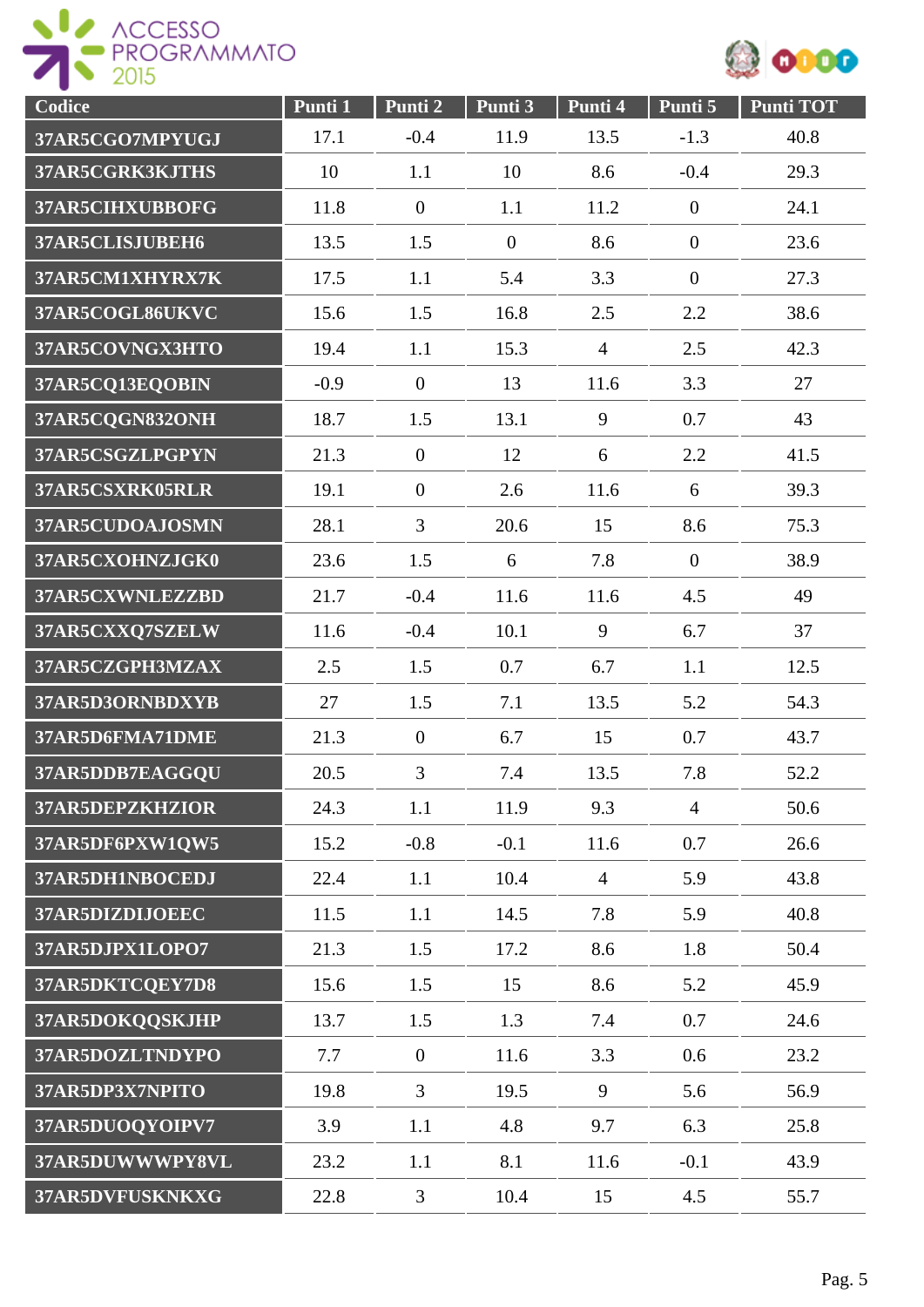



| Codice          | Punti 1        | Punti 2        | Punti 3 | Punti 4        | Punti 5        | <b>Punti TOT</b> |
|-----------------|----------------|----------------|---------|----------------|----------------|------------------|
| 37AR5DWIODERCBK | 25.1           | $\overline{0}$ | 2.2     | 13.5           | 4.1            | 44.9             |
| 37AR5E0OPB8MITD | 20.6           | $\overline{0}$ | 13.1    | 9.7            | 0.3            | 43.7             |
| 37AR5E7NMVFKJXT | 19             | 1.1            | 9.3     | 10.1           | 4.4            | 43.9             |
| 37AR5EAG7IMA6VS | 16.4           | $\overline{3}$ | 7.1     | 10.1           | $\overline{3}$ | 39.6             |
| 37AR5EBZCNOWGLM | 17.1           | 1.1            | 20.6    | 3.6            | $-0.4$         | 42               |
| 37AR5EGP52RZ70I | 26.2           | 3              | 0.1     | 11.2           | 0.2            | 40.7             |
| 37AR5ELDB7HEYFE | 24.3           | 1.1            | 14.5    | 11.6           | 4.1            | 55.6             |
| 37AR5EOPOW2ITEL | 21.7           | 1.1            | 12.7    | 11.6           | $\overline{3}$ | 50.1             |
| 37AR5EPGYH30JAN | 19.8           | $-0.4$         | 13.1    | 7.8            | 8.6            | 48.9             |
| 37AR5EPIBFL2M2J | 15.7           | $\overline{0}$ | 14.2    | 11.2           | 1.5            | 42.6             |
| 37AR5EQYX5CWI05 | 19.8           | 1.5            | 0.3     | 5.9            | $-0.8$         | 26.7             |
| 37AR5ETUYN7PWXS | 15.2           | $\overline{3}$ | 19.1    | $\overline{4}$ | 0.3            | 41.6             |
| 37AR5EUPVI67OPU | 14.1           | 1.1            | 17.2    | 6.3            | $\mathbf{0}$   | 38.7             |
| 37AR5F0SHB3ZWRH | 20.2           | 1.5            | 10.5    | 9.3            | 1.8            | 43.3             |
| 37AR5F1DM87HHJS | 22.8           | 1.5            | 11.2    | 13.1           | 1.5            | 50.1             |
| 37AR5F3KUNXFZEV | 7.1            | 1.5            | 1.5     | 13.5           | 8.6            | 32.2             |
| 37AR5FAFW5ZTL8P | 14.5           | 1.1            | 3.2     | 4.8            | $-0.1$         | 23.5             |
| 37AR5FBTOHAWHAW | 22.8           | $\overline{3}$ | 20.6    | 10.1           | 13.5           | 70               |
| 37AR5FF7DKSD3JZ | 17.9           | 1.5            | 4.5     | 5.2            | 2.6            | 31.7             |
| 37AR5FFKWDDJZX3 | 12.9           | $\overline{3}$ | 3.1     | 0.6            | $\overline{0}$ | 19.6             |
| 37AR5FGUL1QXHOH | 21.3           | 1.5            | 9.7     | $\overline{0}$ | $\overline{0}$ | 32.5             |
| 37AR5FHK50GF7YZ | $\overline{4}$ | 1.1            | 18.3    | 8.2            | 1.1            | 32.7             |
| 37AR5FIPZHPCJY1 | 19.8           | 1.5            | 7.8     | 9.3            | 5.6            | 44               |
| 37AR5FKJIBSYUUI | 20.9           | 1.1            | 13.4    | 8.2            | 2.2            | 45.8             |
| 37AR5FMVIHPBYYT | 20.9           | 1.5            | 15.7    | 6.7            | 1.5            | 46.3             |
| 37AR5FO3IMOH4ZG | 20.5           | 1.5            | 15.7    | 13.1           | 1.8            | 52.6             |
| 37AR5FODSVY211L | 24.7           | $-0.8$         | 14.5    | 13.5           | 2.2            | 54.1             |
| 37AR5FQK5Q4D5BB | 19             | 1.1            | 17.2    | 7.1            | $-0.8$         | 43.6             |
| 37AR5FQPIIAWE2K | 18.6           | 1.5            | 16.4    | 9.7            | $\mathbf{1}$   | 47.2             |
| 37AR5FRFL7RYGTN | 10.3           | 1.5            | 12.3    | 7.8            | $-2.4$         | 29.5             |
| 37AR5FRNKFXYOED | 20.5           | 1.5            | 20.2    | 9.3            | 8.9            | 60.4             |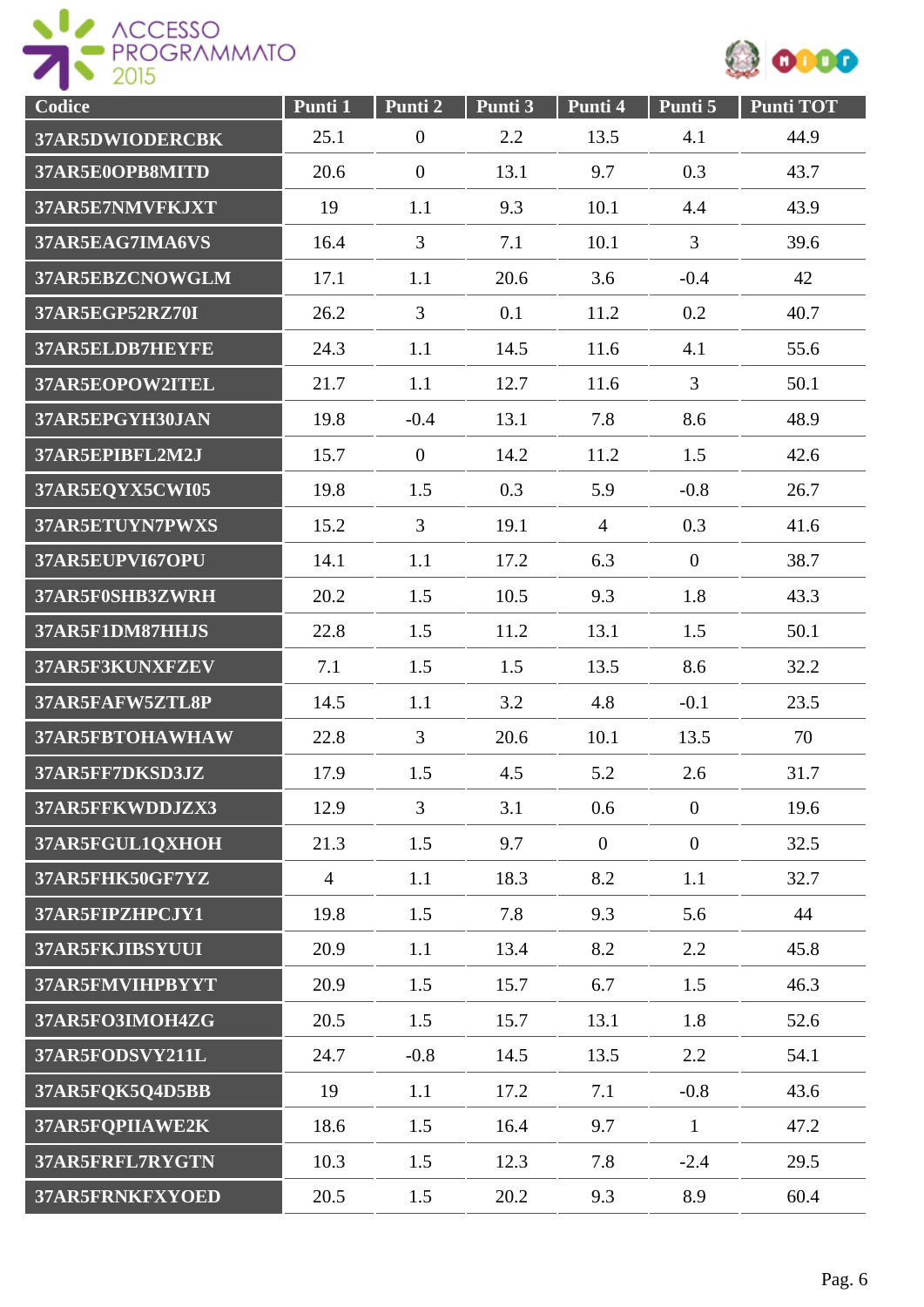



| Codice          | Punti 1        | Punti 2        | Punti 3        | Punti 4 | Punti 5        | <b>Punti TOT</b> |
|-----------------|----------------|----------------|----------------|---------|----------------|------------------|
| 37AR5FSJ8MRCIDA | 14.9           | 1.5            | 14.2           | 6.3     | $-0.5$         | 36.4             |
| 37AR5FVJRVEXF4F | 24.7           | 1.5            | 19.1           | 10.1    | 2.6            | 58               |
| 37AR5FWYVNHLOZN | 12.9           | $\overline{3}$ | $\overline{2}$ | 13.1    | $-2.1$         | 28.9             |
| 37AR5FX388GRQ53 | 24.7           | 1.5            | 7.5            | 5.6     | 4.5            | 43.8             |
| 37AR5G08UEIXLNZ | 21.3           | 1.5            | 11.1           | 9.3     | $-1.2$         | 42               |
| 37AR5G2GLDBFFCY | 7.3            | 1.5            | 7.4            | 4.8     | $-2.8$         | 18.2             |
| 37AR5GEKV1AHBES | 17.1           | 1.5            | 17.6           | 4.8     | 10.1           | 51.1             |
| 37AR5GEPRRTQYVJ | 17.5           | $-0.4$         | 2.2            | 9.7     | $\mathbf{0}$   | 29               |
| 37AR5GJ6ZTNUQII | 20.9           | 1.1            | 21             | 13.1    | 1.4            | 57.5             |
| 37AR5GJS7BLGCNZ | 8.5            | 3              | 19.5           | 13.5    | 7.1            | 51.6             |
| 37AR5GKWCSGV0JM | 5.1            | 1.1            | 4.3            | 7.8     | $\overline{0}$ | 18.3             |
| 37AR5GLQNTGDNHL | $\overline{7}$ | 1.1            | 3.7            | 7.1     | 0.7            | 19.6             |
| 37AR5GP4MAKS1FQ | 30             | 1.5            | 18.7           | 15      | 12             | 77.2             |
| 37AR5GPRCCWABNL | 15.3           | 1.5            | 11.2           | 9.7     | 2.2            | 39.9             |
| 37AR5GSBCAGCVMT | 15.7           | 1.5            | 21             | 8.6     | $-0.8$         | 46               |
| 37AR5GSWMTPPND3 | 23.2           | 1.5            | 10.1           | 8.6     | $\overline{0}$ | 43.4             |
| 37AR5GT3KNOTHZV | 20.2           | 1.1            | 14.6           | 13.5    | 3.7            | 53.1             |
| 37AR5H1D7TJJUQB | 14.5           | 1.5            | 2.2            | 15      | 6              | 39.2             |
| 37AR5H2KFVWDLQ2 | 17.1           | $\overline{3}$ | 10.7           | 1.7     | 0.3            | 32.8             |
| 37AR5H5R6AM7ING | 20.5           | 1.5            | 15.7           | 11.2    | $-0.4$         | 48.5             |
| 37AR5H8G0PYRN2K | 13.3           | 1.1            | 11.1           | 11.2    | $-2$           | 34.7             |
| 37AR5HFOKV3D6UZ | 11.4           | 1.5            | 15.7           | 9.7     | 0.2            | 38.5             |
| 37AR5HGFFILSTSX | 11.9           | $\overline{0}$ | 11.6           | 11.2    | $\mathbf{0}$   | 34.7             |
| 37AR5HGK5TR2CMS | 18.6           | $\mathfrak{Z}$ | 16.8           | 2.9     | $-1.6$         | 39.7             |
| 37AR5HJNWV2VXKZ | 27             | 1.5            | 14.2           | 13.1    | 5.6            | 61.4             |
| 37AR5HKEGO5YJTV | 19.8           | 1.1            | 13.8           | 11.2    | $-0.8$         | 45.1             |
| 37AR5HLFDFCN7TB | 16.4           | 1.5            | $-0.1$         | 7.8     | 1.1            | 26.7             |
| 37AR5HOPIDHVRTE | 19             | 1.5            | 3.7            | 10.1    | 5.6            | 39.9             |
| 37AR5HPKIY4BRNI | 11.1           | 1.1            | 7.8            | 9.7     | 0.3            | 30               |
| 37AR5HQGZRQWCTS | 16.7           | 3              | 13             | 5.9     | $-0.5$         | 38.1             |
| 37AR5HRYFOMTSX4 | 14.2           | $-0.4$         | 9.7            | 15      | 1.1            | 39.6             |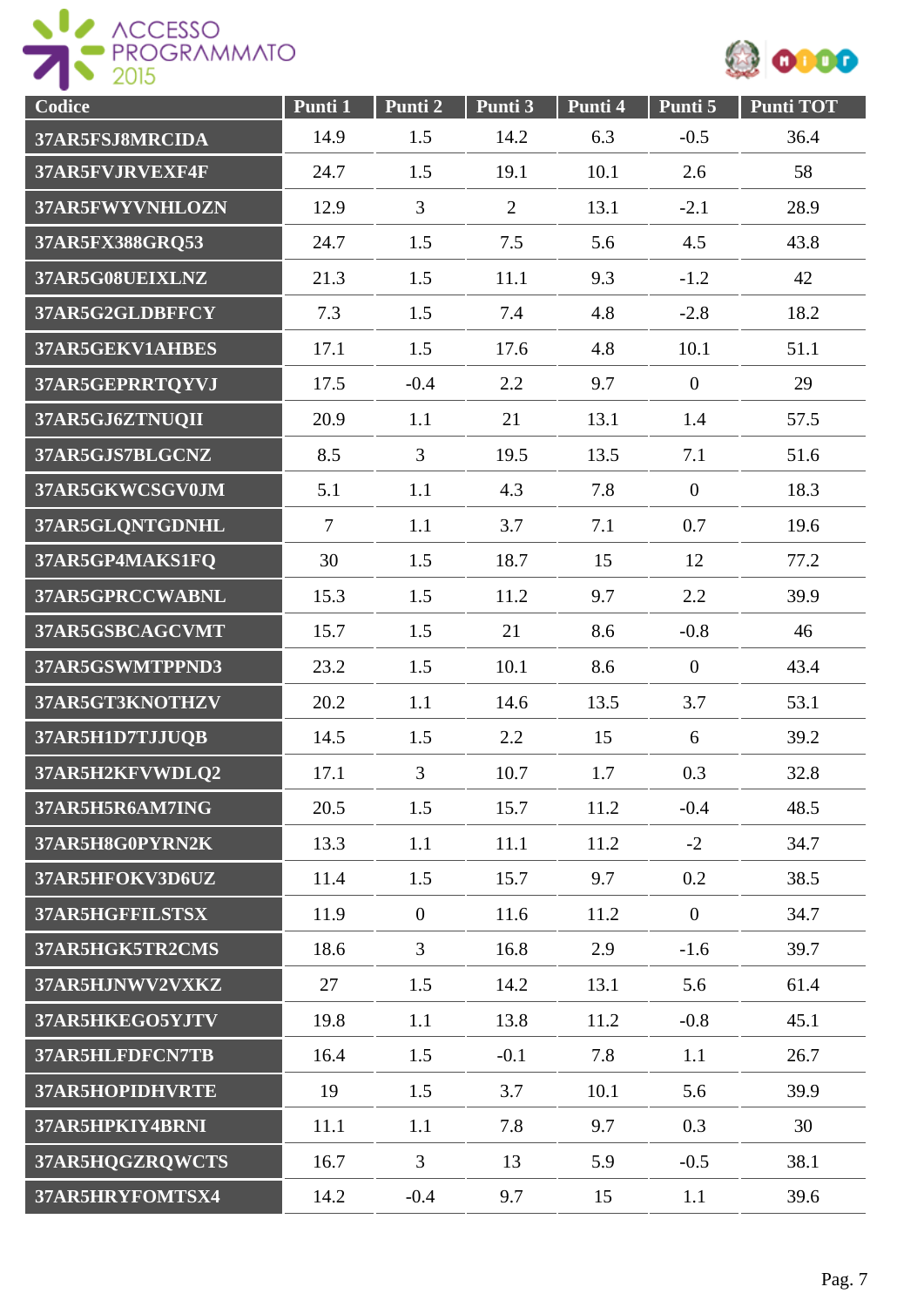

| Codice          | Punti 1 | Punti 2        | Punti 3 | Punti 4 | Punti 5        | <b>Punti TOT</b> |
|-----------------|---------|----------------|---------|---------|----------------|------------------|
| 37AR5HUTUKAOPOP | 16.4    | 3              | 17.2    | 11.2    | 2.9            | 50.7             |
| 37AR5HVYGNGIBLT | 24.7    | 1.5            | 12.7    | 11.6    | 10.1           | 60.6             |
| 37AR5HVZDDNYAUA | 8.1     | $-0.4$         | 5.5     | 7.8     | 2.2            | 23.2             |
| 37AR5HW15WGC1ZE | 24.3    | $\overline{3}$ | 14.9    | 11.2    | 6.3            | 59.7             |
| 37AR5HY7TRFBDO2 | 11.4    | 1.1            | 5       | 7.4     | $-0.9$         | 24               |
| 37AR5HYOE0GD8MA | 16.4    | 1.1            | 15.7    | 9.3     | 5.6            | 48.1             |
| 37AR5HZ6JYLKRDO | 19.4    | 1.5            | 10.4    | 5.6     | 4.5            | 41.4             |
| 37AR5HZEGTK6PJZ | 22.4    | $\overline{3}$ | 13      | 8.6     | 0.7            | 47.7             |
| 37AR5I1FVCADBO5 | 12.3    | $-0.4$         | 3.3     | 12      | $-0.4$         | 26.8             |
| 37AR5I3RDPC6DPV | 2.2     | 1.1            | 12.3    | 7.4     | 2.2            | 25.2             |
| 37AR5I4EOPZ7XMJ | 17.5    | $-0.4$         | 9.3     | 12      | 9.3            | 47.7             |
| 37AR5IAMZM6PMKW | 17.9    | 1.5            | 6.6     | 15      | $\overline{0}$ | 41               |
| 37AR5IC6GZ8IYLM | 16.8    | 1.5            | 13.5    | 9       | $\overline{0}$ | 40.8             |
| 37AR5IE1YYIAUQQ | 22.4    | 1.1            | 17.6    | 13.1    | 7.8            | 62               |
| 37AR5IEUZW3G2RP | 19      | 1.5            | 9.3     | 11.2    | 0.3            | 41.3             |
| 37AR5IGZNOBSPEH | 19.4    | $-0.8$         | 11.6    | 6.3     | 1.5            | 38               |
| 37AR5II7E8CFBXA | 7.7     | $-0.8$         | 12.6    | 4.8     | $-0.1$         | 24.2             |
| 37AR5IN8L7HQRJ7 | 17.5    | 1.1            | 6.6     | 1.4     | $-1.2$         | 25.4             |
| 37AR5IO4Y7KQNRX | 13.3    | $\overline{3}$ | 5.1     | 8.2     | 1.8            | 31.4             |
| 37AR5ITYJ1LX3VO | 21      | 1.5            | 17.6    | 8.6     | 1.5            | 50.2             |
| 37AR5IUFVSPOPVO | 20.5    | 1.5            | 6.6     | 13.1    | 5.5            | 47.2             |
| 37AR5IW5AGBSRT1 | 23.6    | 1.5            | 7.1     | 7.8     | 3.7            | 43.7             |
| 37AR5J1AOWRUWLX | 18.6    | 1.1            | 12.7    | 11.2    | 3.3            | 46.9             |
| 37AR5JEKMVB5IKF | 14.2    | 1.5            | 13.1    | 12      | 5.6            | 46.4             |
| 37AR5JEZWICMATE | 10      | 3              | 9.6     | 10.1    | 2.2            | 34.9             |
| 37AR5JFULRGAWF0 | 18.6    | 1.1            | 3.1     | 7.8     | 1.4            | 32               |
| 37AR5JM2Y14Q16I | 13      | 1.5            | 5       | 12      | $-2.4$         | 29.1             |
| 37AR5JNNGRTOX5C | 15.6    | 1.5            | 7.8     | 9.7     | 1.1            | 35.7             |
| 37AR5JON4AIANAT | 11      | $\mathfrak{Z}$ | 18.3    | 7.4     | $-1.7$         | 38               |
| 37AR5JPHPLWK8TR | 28.1    | 1.5            | 13.4    | 13.1    | 9.7            | 65.8             |
| 37AR5JST3HMY1XY | 15.2    | 1.1            | 2.5     | 7.4     | $-0.5$         | 25.7             |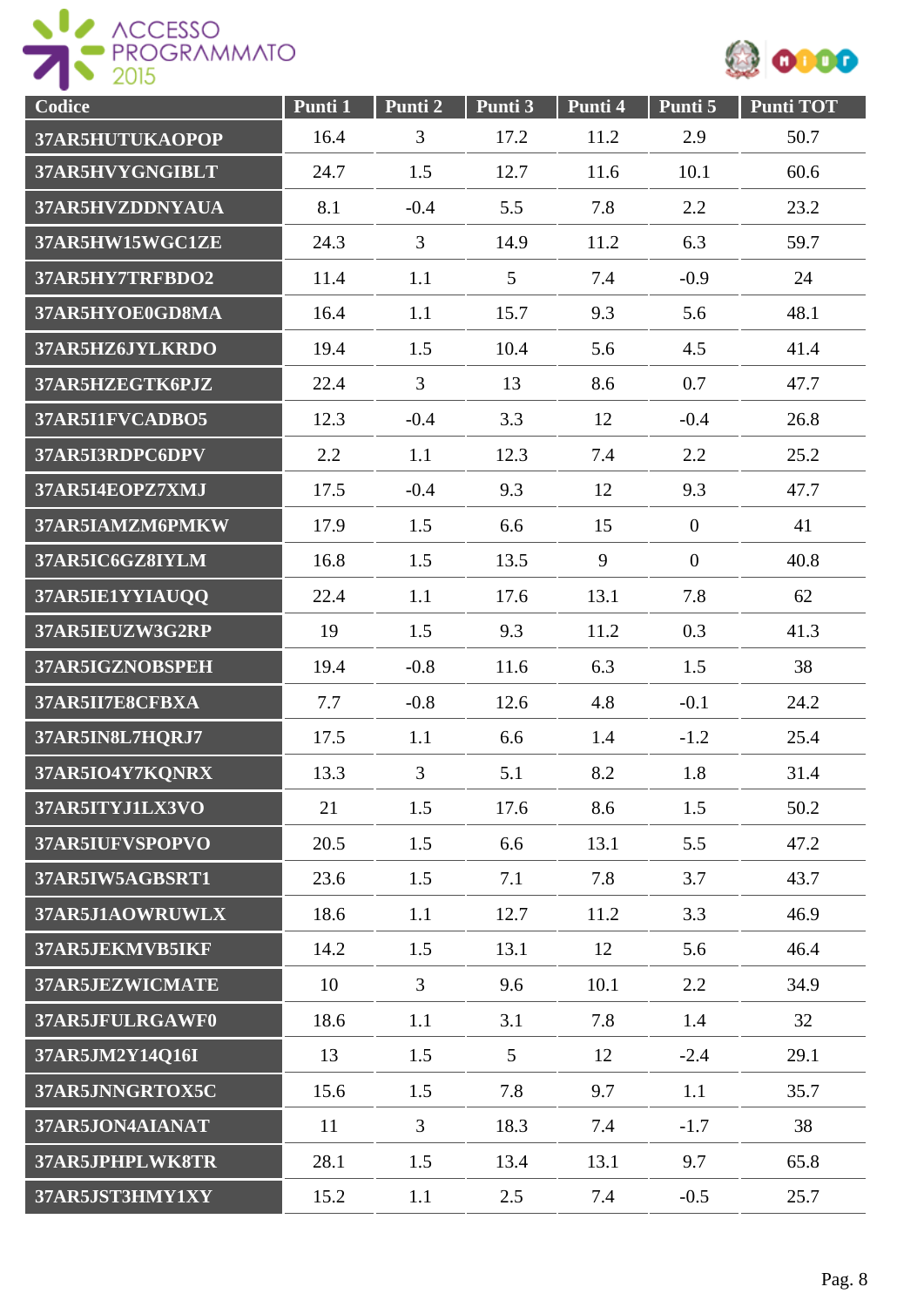



| Codice          | Punti 1        | Punti 2        | Punti 3 | Punti 4        | Punti 5          | <b>Punti TOT</b> |
|-----------------|----------------|----------------|---------|----------------|------------------|------------------|
| 37AR5JUGJMIOBG3 | 27             | $-0.4$         | 8.2     | 8.6            | $\boldsymbol{0}$ | 43.4             |
| 37AR5JXNPAGBUZH | 21.3           | 3              | 13.8    | 8.2            | 5.2              | 51.5             |
| 37AR5K1HJY6ONKY | 11.8           | 1.5            | 6.7     | 9.3            | 1.5              | 30.8             |
| 37AR5K21QGTTMVP | 26.2           | 1.5            | 20.2    | 13.1           | 5.6              | 66.6             |
| 37AR5K3EAOZ5JZQ | 15.2           | $\overline{3}$ | 5.9     | 11.6           | $-0.4$           | 35.3             |
| 37AR5K3UUQUPZ7M | 8.9            | 1.5            | 8.2     | 13.5           | 1.1              | 33.2             |
| 37AR5K8SZV3UYW3 | 22.4           | 1.1            | 14.6    | 6.3            | 4.5              | 48.9             |
| 37AR5KBEWUFMNDC | 20.9           | 1.5            | 7.8     | 5.5            | $-2$             | 33.7             |
| 37AR5KBSSJY4CLU | 17.5           | $\overline{3}$ | 11.9    | 7.1            | 0.3              | 39.8             |
| 37AR5KDIEZDRWLL | 28.1           | $\overline{3}$ | 21      | 15             | 9.7              | 76.8             |
| 37AR5KFOTX5A0AL | 18.6           | $-0.8$         | $-0.2$  | 5.5            | 0.7              | 23.8             |
| 37AR5KGDOEDSDYH | 18.7           | $\overline{0}$ | 8.5     | 15             | $\mathbf{0}$     | 42.2             |
| 37AR5KGXAMII3Y6 | $\overline{2}$ | $-0.4$         | 1.7     | 1.8            | 2.2              | 7.3              |
| 37AR5KITP3V2EPL | 17.1           | $\overline{3}$ | 14.9    | $\overline{4}$ | 2.5              | 41.5             |
| 37AR5KJ6RAZO7PB | 21.3           | 1.1            | 5.5     | 9.7            | $-0.8$           | 36.8             |
| 37AR5KJRBKJQYPC | 15.7           | 1.5            | 17.2    | 8.6            | 0.7              | 43.7             |
| 37AR5KKCGIM5HGN | 7.8            | 1.5            | 10.8    | 8.2            | 1.1              | 29.4             |
| 37AR5KNWWE8I5ER | 15.6           | 1.5            | 6.6     | 6.3            | $-0.1$           | 29.9             |
| 37AR5KQO1AWWR5U | 20.9           | 1.1            | 21      | 13.5           | 5.9              | 62.4             |
| 37AR5KTBZ2UORE6 | 13.3           | 1.5            | 8.1     | 3.6            | 0.3              | 26.8             |
| 37AR5L37PJINFVQ | 24.3           | $\overline{3}$ | 4.8     | 8.2            | 2.2              | 42.5             |
| 37AR5L3KIT8VN34 | 9              | 1.1            | 18      | 5.2            | $\mathbf{0}$     | 33.3             |
| 37AR5L5HYFQSYCT | 18.3           | $\overline{0}$ | 11.2    | 11.2           | 0.7              | 41.4             |
| 37AR5L6ODAOY0JJ | 24.7           | 1.5            | 16.8    | 13.1           | 11.2             | 67.3             |
| 37AR5LAWEDPLWIQ | 11.1           | $-0.4$         | 11.2    | 8.6            | 5.6              | 36.1             |
| 37AR5LBBIFXVZYZ | 19             | 1.5            | 8.2     | 10.5           | 1.4              | 40.6             |
| 37AR5LDKX2B32WM | 11.5           | 1.5            | 12.6    | 8.2            | $\mathbf{0}$     | 33.8             |
| 37AR5LFJKJNQNWD | 24.7           | $\overline{0}$ | 13      | 13.1           | 0.7              | 51.5             |
| 37AR5LGC4FVGAMB | 14.8           | 1.1            | 14.5    | 4.4            | 1.3              | 36.1             |
| 37AR5LI0HUI1TO1 | 19             | 1.5            | 14.5    | $\overline{4}$ | 1.8              | 40.8             |
| 37AR5LIDQUXEUS0 | 15.7           | 1.5            | 5.2     | 6.7            | $\mathfrak{Z}$   | 32.1             |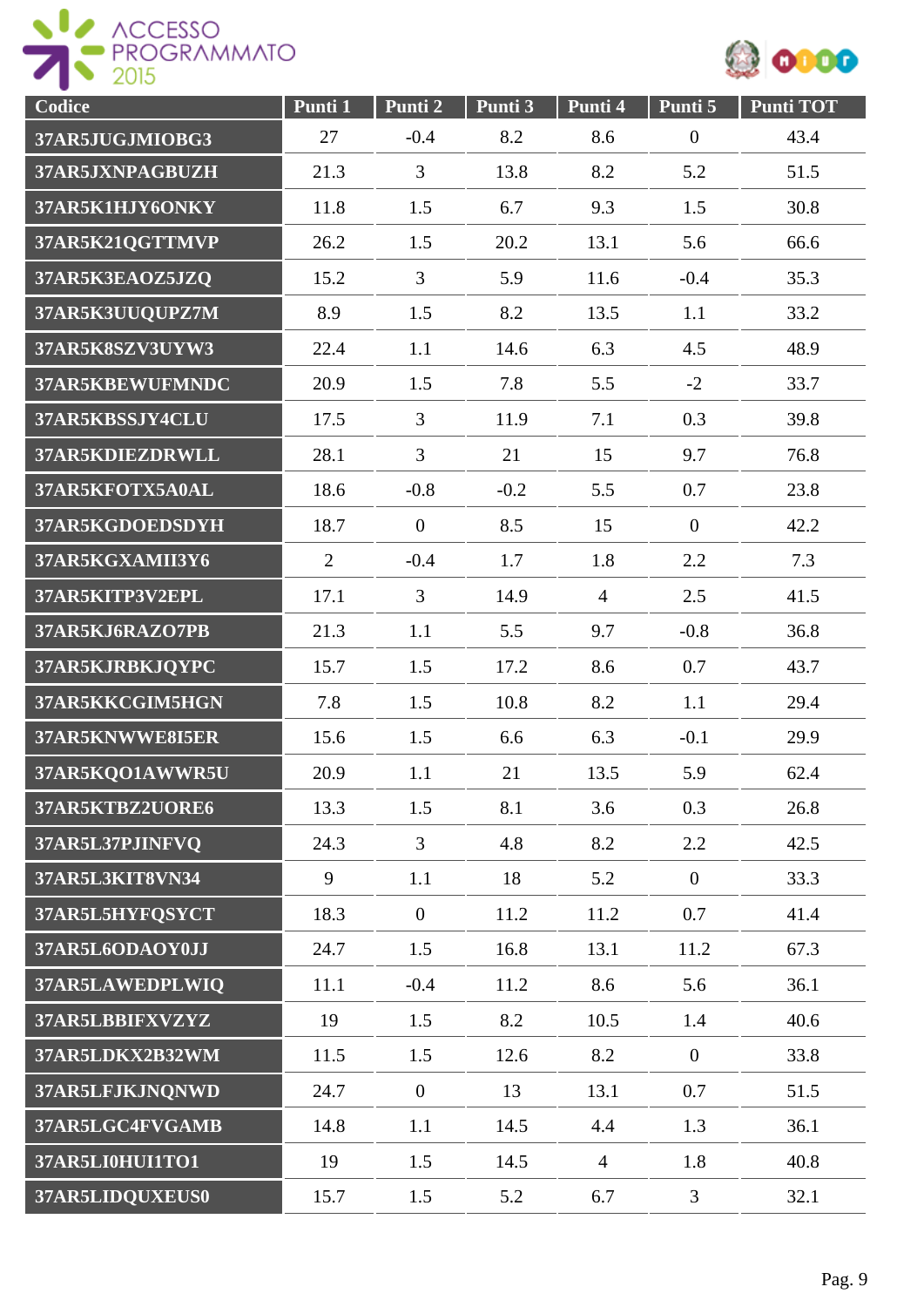



| Codice          | Punti 1 | Punti 2        | Punti 3 | Punti 4        | Punti 5          | <b>Punti TOT</b> |
|-----------------|---------|----------------|---------|----------------|------------------|------------------|
| 37AR5LJUVN614AD | 16      | 1.5            | 18.7    | 11.2           | 4.8              | 52.2             |
| 37AR5LLPAKTMAZX | 14.8    | 1.5            | 6.6     | 6.3            | 0.3              | 29.5             |
| 37AR5LSY6VQKB4O | 24.7    | 1.1            | 14.9    | 13.1           | 7.8              | 61.6             |
| 37AR5LTSKFRGNGL | 18.6    | 1.5            | 14.5    | 11.2           | 5.9              | 51.7             |
| 37AR5LXUTTLCLQP | 9.7     | $\overline{0}$ | 7.8     | 2.9            | 1.5              | 21.9             |
| 37AR5LXYSXCPDQZ | 22.8    | $\mathbf{0}$   | 2.6     | 9.3            | 2.2              | 36.9             |
| 37AR5LYJKEZQG6A | 20.5    | $\overline{3}$ | 20.6    | 13.1           | 7.8              | 65               |
| 37AR5M40VNM5PIK | 25.1    | 1.1            | 19.1    | 13.1           | 9.7              | 68.1             |
| 37AR5M5G1UXGN5B | 22.8    | 1.5            | 17.2    | 11.6           | $-0.1$           | 53               |
| 37AR5MA8YTTMNGX | 11.2    | $\overline{0}$ | 7.1     | 2.9            | $\overline{0}$   | 21.2             |
| 37AR5MAEITFK8PJ | 14.8    | 1.1            | 5.8     | 13.1           | 8.2              | 43               |
| 37AR5MBPYGREURE | 7.1     | 1.1            | 18.7    | 9.3            | $\overline{0}$   | 36.2             |
| 37AR5MIGL3J2KZG | 12.9    | $-0.8$         | 12.6    | 9.3            | $-2.4$           | 31.6             |
| 37AR5MLKRZ6MOYA | 17.9    | 1.1            | 6.9     | 9.3            | $\boldsymbol{0}$ | 35.2             |
| 37AR5MLMAYI1UO4 | 11      | 1.1            | 10.7    | 5.9            | 0.2              | 28.9             |
| 37AR5MMNGFAGZAY | 24.3    | 3              | 12.6    | 11.2           | 5.5              | 56.6             |
| 37AR5MMWID7GRZY | 15.2    | 1.1            | 19.1    | 11.6           | $\overline{0}$   | 47               |
| 37AR5MPSHU3AHWL | 16.4    | 1.5            | 18.3    | 2.2            | 2.9              | 41.3             |
| 37AR5MPTVOW0TI0 | 17.1    | 1.1            | 18.3    | 3.6            | $-0.4$           | 39.7             |
| 37AR5MPWWTSJCRS | 24.3    | 1.1            | 14.5    | 12             | $-0.9$           | 51               |
| 37AR5MQ8GD6HLRQ | 25.5    | 1.5            | 19.1    | 11.2           | 11.6             | 68.9             |
| 37AR5MUMSOVHO0D | 21.7    | 1.1            | 15.7    | 10.1           | 5.6              | 54.2             |
| 37AR5MZ4HTPLIQO | 13.4    | 1.5            | 16.4    | 13.1           | 3.3              | 47.7             |
| 37AR5N7HPHLGO55 | 6.7     | 1.1            | 13.4    | 10.1           | 1.5              | 32.8             |
| 37AR5NBLNZ8UGNF | 19.8    | $\mathfrak{Z}$ | 7.5     | 4.4            | 7.5              | 42.2             |
| 37AR5NDIEP1DLC5 | 13.7    | 1.1            | 11.9    | 7.8            | 0.6              | 35.1             |
| 37AR5NE5NMWBPH8 | 14.9    | $-0.4$         | 19.5    | 5.2            | $-0.8$           | 38.4             |
| 37AR5NGAB0WFRRU | 19      | 3              | 10.8    | 9.7            | 5.9              | 48.4             |
| 37AR5NHNJJT03WC | 17.1    | 1.1            | 9.2     | $\overline{4}$ | $-2.8$           | 28.6             |
| 37AR5NJIG85RKCK | 11.8    | 1.5            | 2.9     | 11.6           | 3.7              | 31.5             |
| 37AR5NJPZHSCMIP | 17.5    | 1.1            | 19.1    | 9.3            | $-0.1$           | 46.9             |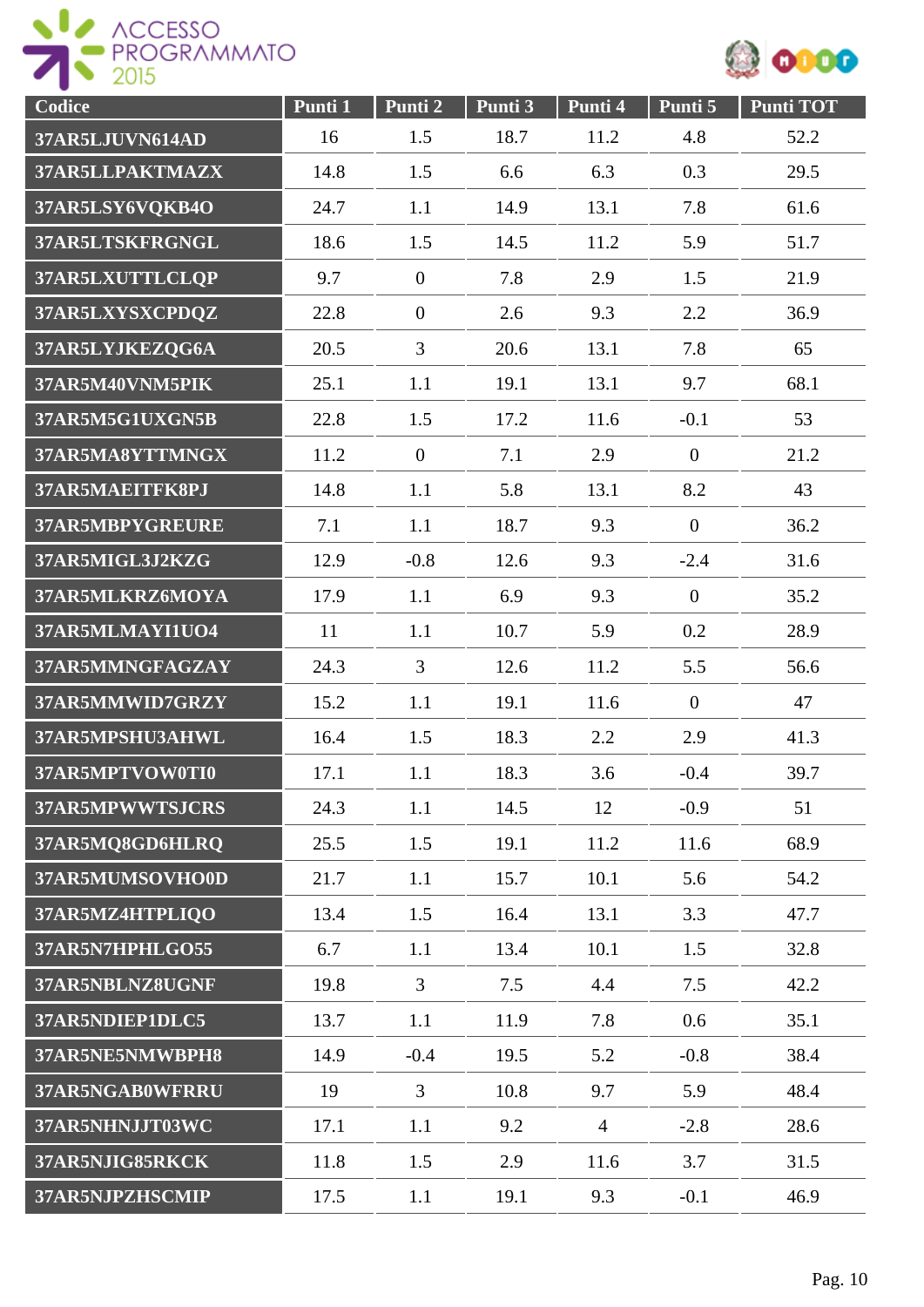



| Codice          | Punti 1 | Punti <sub>2</sub> | Punti 3        | Punti 4 | Punti 5          | <b>Punti TOT</b> |
|-----------------|---------|--------------------|----------------|---------|------------------|------------------|
| 37AR5NKM0MFZWTS | 13.7    | $-0.4$             | 10.8           | 13.1    | $-0.4$           | 36.8             |
| 37AR5NND3WDOD33 | 21.3    | 1.5                | 12             | 10.5    | 4.1              | 49.4             |
| 37AR5NOBZBYCUD8 | 15.6    | $\overline{3}$     | 11.9           | 7.8     | $-0.1$           | 38.2             |
| 37AR5NRPTUXAGOE | 19      | 1.1                | 15.7           | 12      | 0.3              | 48.1             |
| 37AR5NU7RTPKWTR | 17.1    | 3                  | 3.1            | 5.5     | $-0.6$           | 28.1             |
| 37AR5NWHHEWFKYF | 21.7    | $\overline{3}$     | 22.5           | 13.1    | $\overline{3}$   | 63.3             |
| 37AR5NWT50LA5CV | 17.9    | $-0.4$             | 14.6           | 9.3     | 2.9              | 44.3             |
| 37AR5NWVY8AVVE7 | 19.1    | 1.1                | 14.6           | 13.1    | 1.5              | 49.4             |
| 37AR5NXQV18EMWB | 15.3    | 1.5                | $\overline{7}$ | 4.4     | $\overline{0}$   | 28.2             |
| 37AR5O1SGBPJ5Q7 | 21.3    | 1.5                | 14.2           | 13.5    | $\overline{0}$   | 50.5             |
| 37AR5O3BYLJSY03 | 19.4    | 1.1                | 10.8           | 10.5    | 7.1              | 48.9             |
| 37AR5O3CPAGQ8IR | 20.2    | 1.5                | 18             | 12      | 7.5              | 59.2             |
| 37AR5O4PFVNPE2X | 20.5    | 1.5                | 17.6           | 6.3     | $\boldsymbol{0}$ | 45.9             |
| 37AR5OAS2YRBWLZ | 18.6    | $-0.8$             | 6.9            | 7.4     | $\boldsymbol{0}$ | 32.1             |
| 37AR5OCDUFFE0A8 | 4.5     | $\overline{0}$     | $\overline{0}$ | 12      | 1.5              | 18               |
| 37AR5ODPCRGXDBX | 22.1    | 1.5                | 10.5           | 8.2     | $\overline{0}$   | 42.3             |
| 37AR5OE1YO6MAHB | 21.7    | 1.5                | 16.1           | 8.2     | $\boldsymbol{0}$ | 47.5             |
| 37AR5OE4ZZZRCUG | 22.8    | 1.5                | 17.6           | 13.5    | 5.6              | 61               |
| 37AR5OEKAAOM3AO | 17.5    | $\boldsymbol{0}$   | 19.5           | 4.4     | 4.5              | 45.9             |
| 37AR5OJNDTW1AUW | 22.8    | 1.5                | 22.5           | 13.5    | 10.1             | 70.4             |
| 37AR5OJQDVYYT0A | 23.2    | 1.5                | 16.5           | 12      | 10.5             | 63.7             |
| 37AR5OJX3Q7ZXGQ | 20.9    | 1.5                | 20.2           | 13.1    | 3.3              | 59               |
| 37AR5OK0M11F4YW | 14.8    | $-0.4$             | 13             | 9.3     | 2.9              | 39.6             |
| 37AR5OM5M3QC1XS | 21.3    | $\mathfrak{Z}$     | 8.2            | 8.6     | $\overline{0}$   | 41.1             |
| 37AR5ON1Q5U0CWA | 19      | $\overline{0}$     | $-0.6$         | 11.2    | $-2.8$           | 26.8             |
| 37AR5ONAM1NJ04A | 9.9     | 1.5                | 11.2           | 10.1    | 3.3              | 36               |
| 37AR5OOUTJBNZHA | 19.8    | $\overline{3}$     | 8.1            | 15      | 1.8              | 47.7             |
| 37AR5OPFPW1CK58 | 13.7    | 1.1                | 9.2            | 2.5     | 2.9              | 29.4             |
| 37AR5OPY1BEXZKG | 16.7    | 3                  | 11.5           | 11.6    | 2.5              | 45.3             |
| 37AR5OQ6B7MCK0R | 15.6    | 3                  | 16.8           | 3.3     | 0.7              | 39.4             |
| 37AR5OSHY156HGT | 24.3    | 1.5                | 14.6           | 8.2     | 5.2              | 53.8             |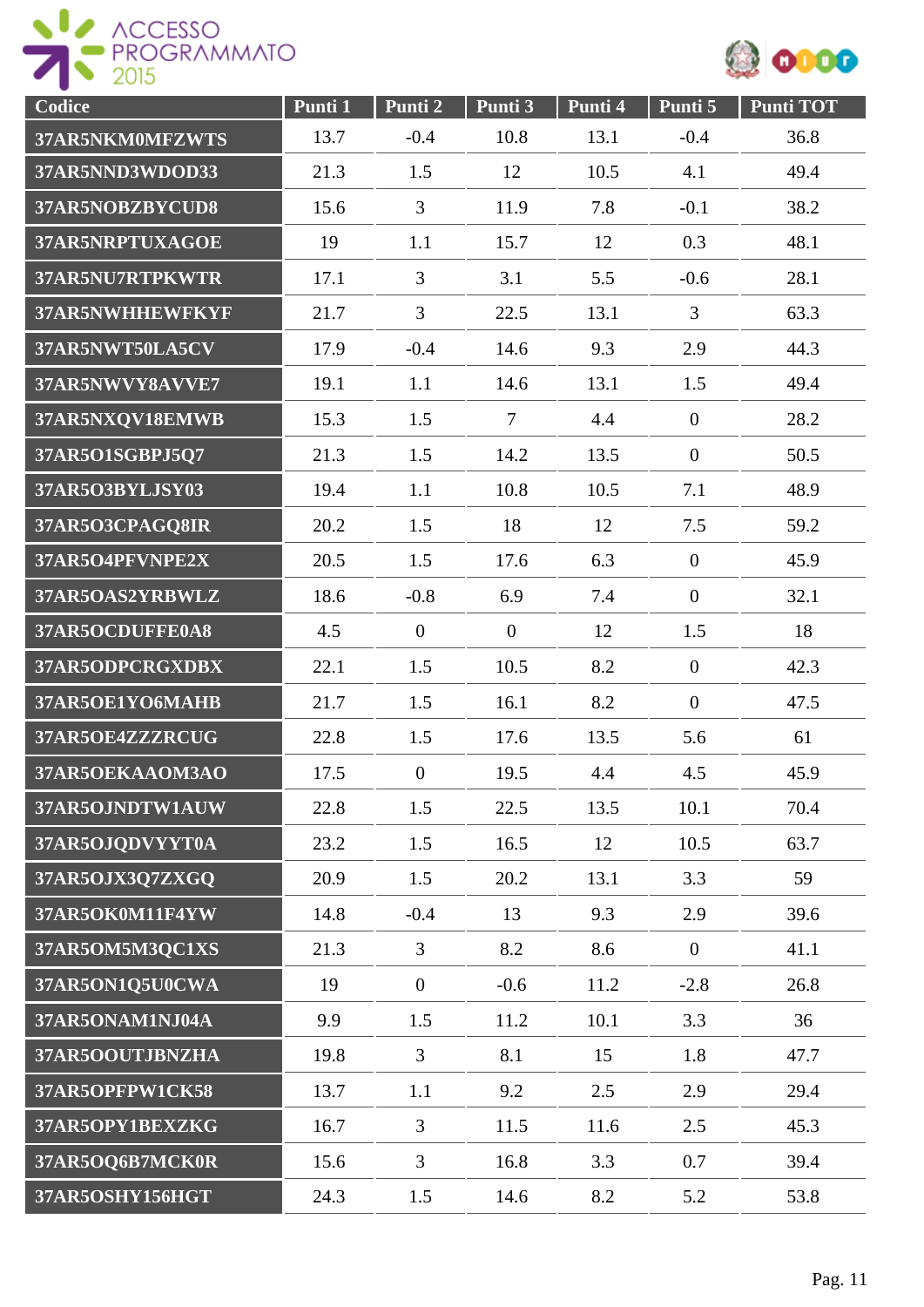



| Codice          | Punti 1 | Punti 2        | Punti 3 | Punti 4 | Punti 5          | <b>Punti TOT</b> |
|-----------------|---------|----------------|---------|---------|------------------|------------------|
| 37AR5OTB77V5CBD | 14.9    | 1.1            | 9.3     | 10.1    | 5.6              | 41               |
| 37AR5OTH7HWCIOD | 11.2    | $\overline{0}$ | 7.8     | 6.7     | 1.5              | 27.2             |
| 37AR5OUKZBWG56N | 13.3    | 1.1            | 10      | 9.3     | $-1.7$           | 32               |
| 37AR5OULW7CNRL1 | 13.8    | 1.1            | 11.9    | 8.2     | 1.5              | 36.5             |
| 37AR5OVL6H2CQPC | 19.4    | 1.5            | 21      | 6.7     | 3.7              | 52.3             |
| 37AR5OWQOAPXBVM | 8.1     | $\overline{0}$ | 5.2     | 4.4     | 4.5              | 22.2             |
| 37AR5OX5CL47HET | 1.7     | 1.1            | 14.5    | 8.2     | $-0.9$           | 24.6             |
| 37AR5P4TCOLXLVD | 24      | $\overline{3}$ | 21      | 9       | $\overline{3}$   | 60               |
| 37AR5PAB7VVRHLB | 15.2    | $-0.8$         | 6.9     | 7.4     | $-0.8$           | 27.9             |
| 37AR5PDKPAEULDF | 15.2    | 1.5            | 10      | 9.7     | $-1.6$           | 34.8             |
| 37AR5PEBJUGXWOB | 22.8    | 1.5            | 10.5    | 12      | $\overline{0}$   | 46.8             |
| 37AR5PIWX6TSYKI | 13.7    | 1.1            | 6.2     | 12      | 2.5              | 35.5             |
| 37AR5PQIFCGBMEO | 14.5    | $\overline{3}$ | 12.7    | 2.1     | 11.6             | 43.9             |
| 37AR5PQRZGKFKXK | 28.5    | 1.1            | 10.4    | 13.5    | 3.7              | 57.2             |
| 37AR5PVKA7TIGJG | 10.7    | 1.5            | 9.3     | 11.6    | 5.6              | 38.7             |
| 37AR5PVWMFRVLSJ | 26.2    | 1.1            | 14.5    | 13.1    | 3.2              | 58.1             |
| 37AR5PYEQY2ADWL | 19.8    | 1.1            | 10.8    | 7.4     | $-0.8$           | 38.3             |
| 37AR5Q6GAFKEJRD | 24.3    | 1.5            | 22.5    | 8.2     | 4.5              | 61               |
| 37AR5QA5WHE827D | 19.4    | 1.5            | $-0.4$  | 13.1    | 4.1              | 37.7             |
| 37AR5QAZ5N37YTN | 22.8    | $\overline{3}$ | 9       | 10.1    | 15               | 59.9             |
| 37AR5QFULISTFOR | 20.5    | 1.1            | 9.6     | 7.4     | $\overline{0}$   | 38.6             |
| 37AR5QFUVFLDIYO | 10.7    | 1.5            | 5.5     | 8.6     | 1.8              | 28.1             |
| 37AR5QIOCGSA73W | 22.4    | 1.5            | 19.1    | 7.4     | 6.3              | 56.7             |
| 37AR5QJXEWTC8QN | 17.1    | 1.5            | 20.6    | 3.7     | 4.1              | 47               |
| 37AR5QKMSFLSDRN | 18.3    | 1.5            | 13.1    | 10.1    | $-0.4$           | 42.6             |
| 37AR5QLNPKY5D8Q | 17.9    | 1.5            | 9.3     | 13.1    | 2.2              | 44               |
| 37AR5QLTZ6ZMVQO | 20.2    | $\overline{0}$ | 11.2    | 9       | $-0.4$           | 40               |
| 37AR5QPCGUFBOD0 | 13.8    | 1.5            | 15.7    | 9       | $\boldsymbol{0}$ | 40               |
| 37AR5QRIM7N65V4 | 19.8    | 1.5            | 14.9    | 8.2     | 6                | 50.4             |
| 37AR5QUJ3VEVAQO | 16.4    | 1.1            | 3.3     | 12      | 0.7              | 33.5             |
| 37AR5QW3LIFPDRB | 26.2    | 3              | 17.2    | 13.1    | 13.1             | 72.6             |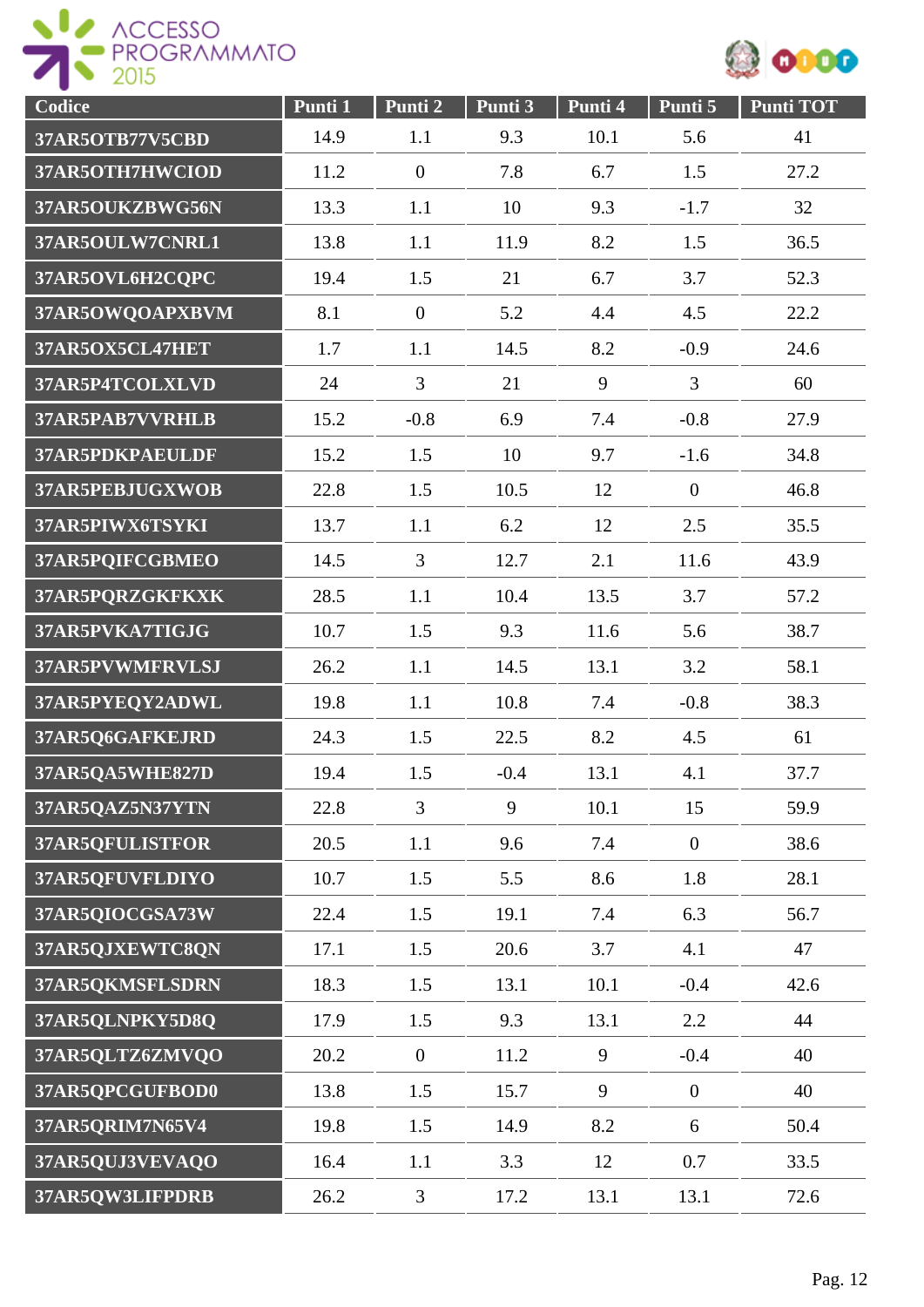ACCESSO



| Codice          | Punti 1 | Punti 2        | Punti 3 | Punti 4        | Punti 5          | <b>Punti TOT</b> |
|-----------------|---------|----------------|---------|----------------|------------------|------------------|
| 37AR5R7IY8EAF8K | 18.6    | 1.1            | 13.8    | $\overline{4}$ | $-0.5$           | 37               |
| 37AR5RBAWL8CMX8 | 23.2    | $\mathbf{0}$   | 9.7     | 15             | 3.7              | 51.6             |
| 37AR5RBXVVKQMU5 | 19.4    | 1.5            | 5.4     | 2.2            | $\boldsymbol{0}$ | 28.5             |
| 37AR5RDKL8LLQVV | 17.5    | $\overline{3}$ | 18.7    | 9.3            | 5.2              | 53.7             |
| 37AR5RGK75ENKYP | 11.4    | $\overline{3}$ | 7.4     | 6.3            | $-0.8$           | 27.3             |
| 37AR5RHPT8KK5VM | 12.2    | 1.5            | 10.4    | 11.2           | 6.3              | 41.6             |
| 37AR5RHZSHGPOYW | 19      | 1.1            | 18.3    | 8.6            | $-1.2$           | 45.8             |
| 37AR5RKQZ1FB82R | 14.5    | $\overline{3}$ | 13.5    | 6.7            | 3.7              | 41.4             |
| 37AR5RM8V6S7UC5 | 18.6    | $-0.4$         | 12.3    | 7.8            | 4.1              | 42.4             |
| 37AR5RMFU3A4TKI | 15.3    | 1.5            | 13      | 13.1           | $\mathbf{0}$     | 42.9             |
| 37AR5ROOCSTNX7J | 22.8    | 1.5            | 10      | 15             | 4.5              | 53.8             |
| 37AR5RR7R2ZLOET | 17.1    | 1.5            | 9.3     | 9.3            | $-0.4$           | 36.8             |
| 37AR5RXJON4KQIK | 13.8    | 1.5            | 10      | 7.5            | 0.7              | 33.5             |
| 37AR5S1HBVZRLI2 | 22.4    | 1.5            | 17.6    | 13.1           | 5.9              | 60.5             |
| 37AR5S42P0MWHCB | 14.9    | 1.5            | 19.5    | 7.8            | $-0.4$           | 43.3             |
| 37AR5S4HPOUINOZ | 28.1    | 3              | 12      | 11.6           | 9                | 63.7             |
| 37AR5S4LYNG26VU | 17.9    | 1.5            | 12.7    | 10.5           | 4.5              | 47.1             |
| 37AR5S6N5ENQJDY | 15.2    | 1.5            | 10      | 5.5            | 4.8              | 37               |
| 37AR5SA33D5ILEM | 17.2    | 1.1            | 8.6     | 8.6            | 2.6              | 38.1             |
| 37AR5SEBQRNKG6N | 21.7    | 1.5            | 20.6    | 10.5           | 9.3              | 63.6             |
| 37AR5SFP8JVOBSI | 16.5    | $\overline{3}$ | 7.5     | 7.5            | 5.6              | 40.1             |
| 37AR5SI7GKPZIIX | 16.7    | 1.5            | 11.2    | 9.7            | 2.5              | 41.6             |
| 37AR5SKFWJIIMXX | 11      | 1.1            | 12      | 13.5           | $\overline{4}$   | 41.6             |
| 37AR5SLRM56D8BF | 16      | 1.5            | 9       | 8.2            | $\overline{3}$   | 37.7             |
| 37AR5SNO3ZAYOYU | 21.3    | 1.5            | 21      | 8.2            | 6.3              | 58.3             |
| 37AR5SOJUX38O8O | 11.9    | 1.5            | 8.9     | 6.7            | 1.8              | 30.8             |
| 37AR5SQKOFIHGJ1 | 14.5    | 1.5            | 13.1    | 7.1            | $\mathbf{0}$     | 36.2             |
| 37AR5SQYRVORFKC | 19      | 1.5            | 15.3    | 12             | 1.1              | 48.9             |
| 37AR5SV8HUVXCHP | 24.3    | 1.1            | 8.8     | 11.2           | 8.5              | 53.9             |
| 37AR5SVKRIA6NEF | 13      | $-0.4$         | 5.2     | 9.7            | 0.7              | 28.2             |
| 37AR5T0F7K8BVAD | 22.1    | $-0.8$         | 8.2     | 10.1           | $-0.4$           | 39.2             |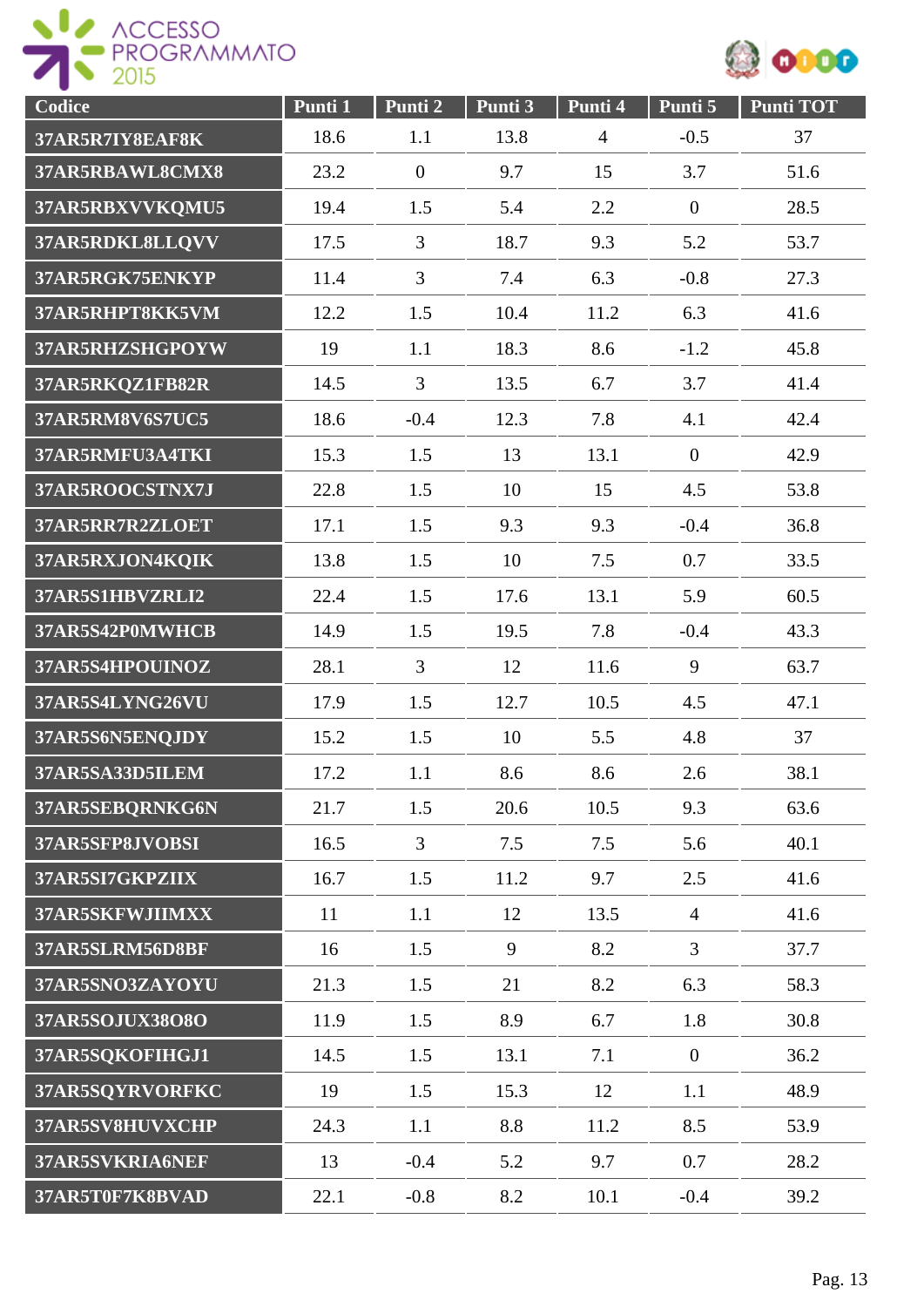



| Codice          | Punti 1 | Punti 2        | Punti <sub>3</sub> | Punti 4 | Punti 5          | <b>Punti TOT</b> |
|-----------------|---------|----------------|--------------------|---------|------------------|------------------|
| 37AR5T5MUYQDR2D | 7.6     | 1.5            | 15.3               | 11.2    | 2.6              | 38.2             |
| 37AR5TAPCL2TXJE | 10.8    | 1.1            | 17.2               | 10.1    | 3                | 42.2             |
| 37AR5TBEIMMCJBL | 17.5    | 1.5            | 18                 | 15      | $-2$             | 50               |
| 37AR5TBSZO51WCJ | 23.2    | 1.5            | 7.7                | 7.8     | $\overline{0}$   | 40.2             |
| 37AR5TBYC6AL33S | 19      | 1.5            | 14.6               | 2.5     | $\boldsymbol{0}$ | 37.6             |
| 37AR5TD1QOAQ6EF | 20.5    | 1.5            | 18                 | 13.1    | 6.7              | 59.8             |
| 37AR5TE8WFNKXD5 | 13      | 1.1            | 13                 | 9.3     | 1.1              | 37.5             |
| 37AR5TIDU1AKXPW | 17.1    | 1.1            | 14.9               | 4.4     | 1.8              | 39.3             |
| 37AR5TOKIHQOTJX | 14.2    | 1.5            | 15.7               | 12      | 1.5              | 44.9             |
| 37AR5TR3TDNOQKF | 17.5    | 1.5            | $\overline{4}$     | 7.1     | $\overline{0}$   | 30.1             |
| 37AR5TTON7OKY7Z | 11.5    | $-0.4$         | 0.2                | 4.8     | $-0.8$           | 15.3             |
| 37AR5TXFQORMSNV | 17.1    | 1.1            | 5.4                | 11.2    | $\overline{0}$   | 34.8             |
| 37AR5TZLJCNXSLG | 18.6    | 1.5            | 12.3               | 9.7     | 7.1              | 49.2             |
| 37AR5U0ULMNIJ5V | 22.8    | $\overline{3}$ | 14.2               | 7.8     | $\overline{0}$   | 47.8             |
| 37AR5U1PDIERGBO | 17.9    | 1.5            | 7.3                | 5.9     | $-0.8$           | 31.8             |
| 37AR5U74K13N1O0 | 24.7    | 3              | 11.5               | 13.1    | $-0.4$           | 51.9             |
| 37AR5U7LYBG58EX | 17.5    | 1.5            | $-1.2$             | 6.7     | 5.5              | 30               |
| 37AR5UAL6SUHWLN | 13.3    | $\overline{3}$ | 6.9                | 5.9     | $-0.1$           | 29               |
| 37AR5UDRWTH0RTQ | 16.8    | 1.1            | 14.6               | 13.5    | 2.6              | 48.6             |
| 37AR5UHKBDPXLCR | 26.2    | 1.5            | 4.8                | 11.2    | $\mathbf{1}$     | 44.7             |
| 37AR5UITI4NHLOF | 16.8    | $\overline{0}$ | 7.1                | 6       | $\overline{0}$   | 29.9             |
| 37AR5UJPKAFYUOY | 14.1    | 1.5            | 11.5               | 6.7     | 1.4              | 35.2             |
| 37AR5UNO6OG07JV | 10.8    | 1.5            | 1.3                | 10.1    | $-2$             | 21.7             |
| 37AR5UNYA7YQOVJ | 20.5    | $\overline{3}$ | 20.6               | 11.2    | $\overline{3}$   | 58.3             |
| 37AR5UVKKJRLLAA | 19.4    | $-0.4$         | 10.1               | 9.3     | $-1.6$           | 36.8             |
| 37AR5UXE2AJ25HM | 14.1    | 1.5            | 11.6               | 11.6    | 4.1              | 42.9             |
| 37AR5UZFYVWFN7H | 16.4    | 1.5            | 15.7               | 10.1    | 7.8              | 51.5             |
| 37AR5V320ALU1PI | 21.7    | 1.5            | 15.7               | 13.5    | 3.3              | 55.7             |
| 37AR5VA85Q0I6XE | 19.4    | $-0.8$         | 13.1               | 6       | 0.7              | 38.4             |
| 37AR5VBWX57BJNJ | 19.8    | $\overline{3}$ | 18                 | 11.6    | 5.2              | 57.6             |
| 37AR5VG70GABH4N | 20.9    | 1.5            | 15.3               | 13.1    | 2.1              | 52.9             |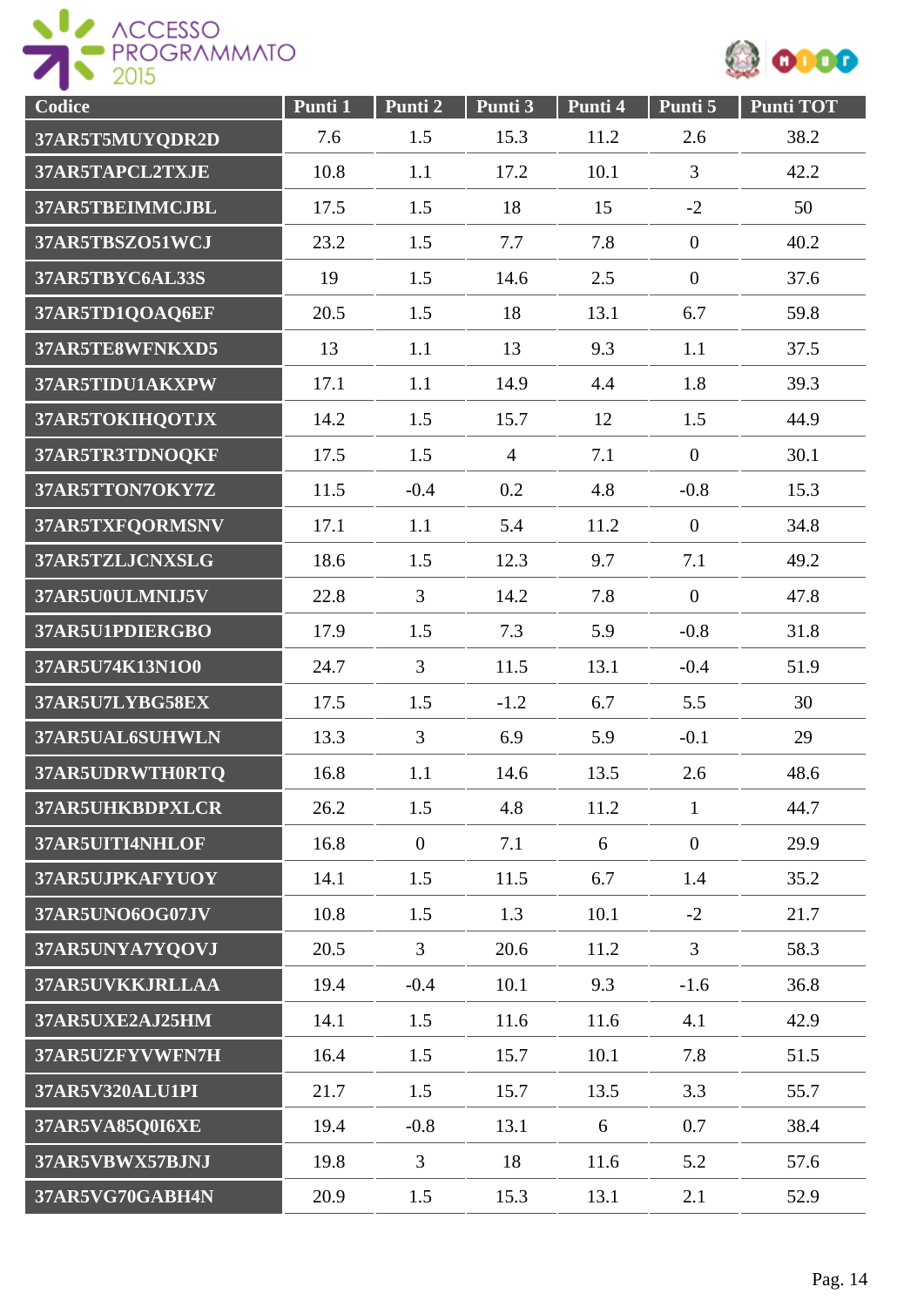



| Codice                 | Punti 1 | Punti 2          | Punti 3        | Punti 4        | Punti 5          | <b>Punti TOT</b> |
|------------------------|---------|------------------|----------------|----------------|------------------|------------------|
| 37AR5VIUGBTE42V        | 12.2    | 3                | 5.9            | 10.1           | $-0.4$           | 30.8             |
| 37AR5VJWGZIK3BO        | 11.9    | $\overline{0}$   | 10.1           | 11.6           | $\boldsymbol{0}$ | 33.6             |
| <b>37AR5VLAORO233S</b> | 1.4     | $-0.8$           | 2.1            | 0.6            | 2.5              | 5.8              |
| 37AR5VOIOEIMBOH        | 22.8    | 3                | 17.6           | 13.5           | 0.7              | 57.6             |
| 37AR5VPK0DHF048        | 22.4    | $\mathbf{0}$     | 15.7           | 13.1           | 3.7              | 54.9             |
| 37AR5VSIB1BKAWJ        | 16.8    | $-0.4$           | 12             | 1.8            | 9                | 39.2             |
| 37AR5VTY2TFEQS7        | 21.7    | 1.5              | 12.3           | 12             | $\overline{0}$   | 47.5             |
| 37AR5VVN0LCDHJR        | 13.7    | 1.5              | 12.7           | 13.1           | 7.8              | 48.8             |
| 37AR5VWGMHJSVIP        | 23.2    | 1.5              | 9.7            | 5.6            | $\boldsymbol{0}$ | 40               |
| 37AR5VWZIMAVT0F        | 22.4    | $-0.4$           | 15             | 9.3            | 3.7              | 50               |
| 37AR5VZHC2AIY3Y        | 21.3    | 1.5              | $\overline{0}$ | 11.2           | 9                | 43               |
| 37AR5W2TYZDBSGO        | 24.7    | $\overline{3}$   | 15.7           | 12             | 3.3              | 58.7             |
| 37AR5W5OP8NWMVP        | 18.7    | 1.5              | 12             | 5.2            | $-0.4$           | 37               |
| 37AR5W7MUYCHMAQ        | 13.3    | 1.1              | 9.6            | $\overline{4}$ | $-0.1$           | 27.9             |
| 37AR5W8HTGZMLOP        | 20.2    | 1.5              | 9              | 10.1           | 4.1              | 44.9             |
| 37AR5WASCO4YQOP        | 3.3     | 1.5              | $\overline{4}$ | 9.7            | 2.6              | 21.1             |
| 37AR5WBKVH7BCYO        | 19      | 1.5              | 11.5           | 9              | 1.5              | 42.5             |
| 37AR5WCIKCPCP7X        | 15.2    | 1.5              | 6.3            | 13.5           | $-0.1$           | 36.4             |
| 37AR5WEIBUNJKL3        | 24.7    | 1.1              | 16.1           | 13.5           | $-0.8$           | 54.6             |
| 37AR5WHO36EARNS        | 28.5    | $\mathbf{0}$     | 13.8           | 13.5           | 4.8              | 60.6             |
| 37AR5WODDXZCXC8        | 24.7    | $\mathfrak{Z}$   | 0.3            | 11.6           | 4.5              | 44.1             |
| 37AR5WOHSTNV1CT        | 21.3    | $-0.4$           | 7.4            | 11.2           | 1.1              | 40.6             |
| 37AR5WQSRNLUJWO        | 20.9    | 1.5              | 11.9           | 9.7            | 8.2              | 52.2             |
| 37AR5WVGFEZDJ72        | 2.1     | $\overline{0}$   | 4.8            | 11.2           | 10.1             | 28.2             |
| 37AR5WWSEZ2PQVU        | 11.8    | 1.1              | $\overline{7}$ | 0.2            | 1.4              | 21.5             |
| 37AR5WYYOPUFPWR        | 6.6     | 1.5              | 12.7           | 5.2            | 1.5              | 27.5             |
| 37AR5WZ6NFW8U5C        | 16.7    | 1.1              | 20.2           | 11.6           | $-1.6$           | 48               |
| 37AR5X3AWSRVJGG        | 25.5    | $\mathbf{0}$     | 13.1           | $\overline{4}$ | 4.1              | 46.7             |
| 37AR5X7ZRBUCFFZ        | 19.4    | 1.1              | 17.6           | 7.5            | $\overline{0}$   | 45.6             |
| 37AR5X8PDZUZJJI        | 3.4     | 1.1              | 14.5           | 3.6            | $-1$             | 21.6             |
| 37AR5XDROAURZZA        | 16.8    | $\boldsymbol{0}$ | $-0.9$         | 7.1            | 0.7              | 23.7             |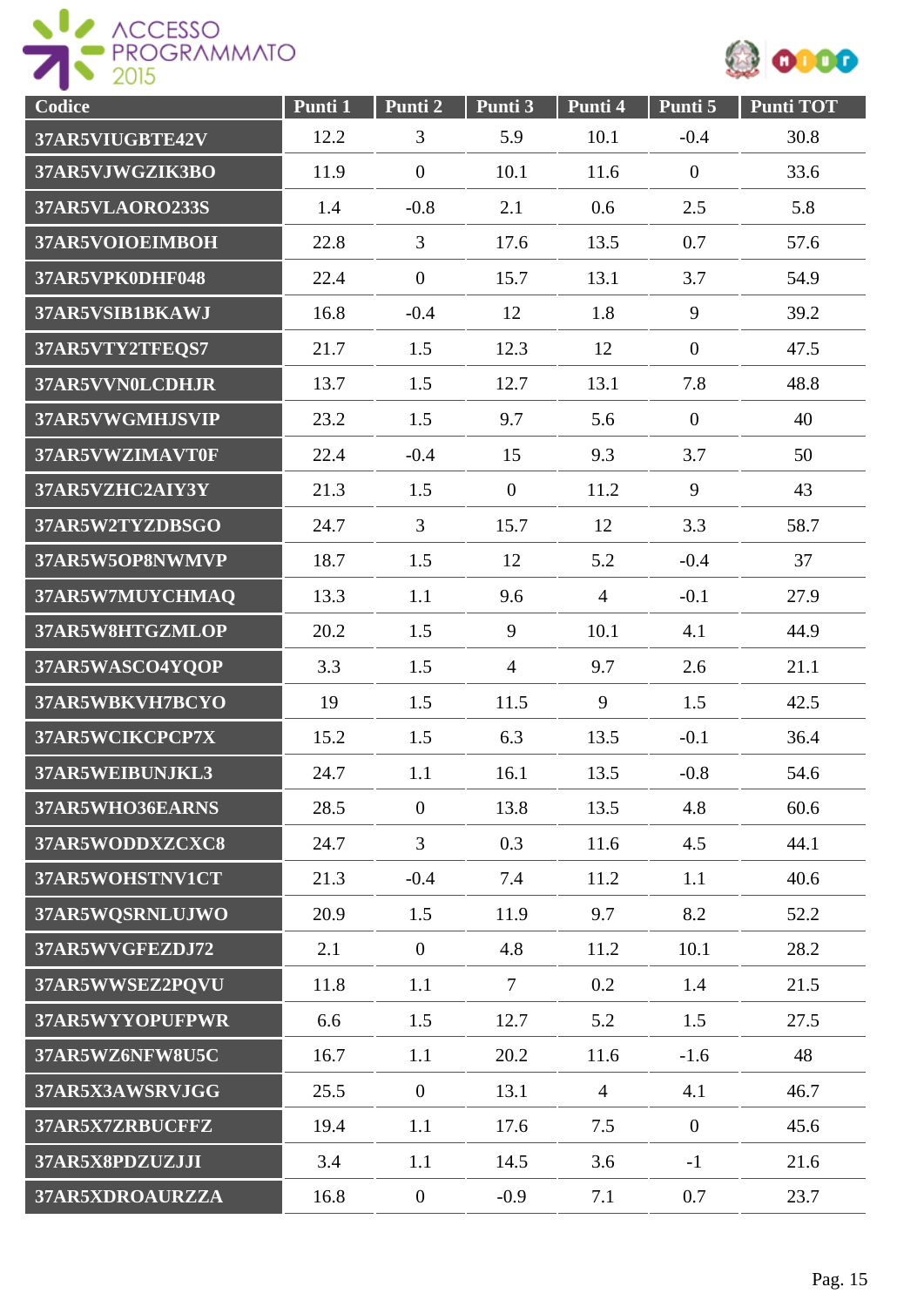



| Codice          | Punti 1 | Punti 2        | Punti 3        | Punti 4 | Punti 5        | <b>Punti TOT</b> |
|-----------------|---------|----------------|----------------|---------|----------------|------------------|
| 37AR5XFSPOYNHBF | $-2.4$  | $-0.8$         | $-0.6$         | $-2.4$  | 1.5            | $-4.7$           |
| 37AR5XHGWCJ0FLN | 24.3    | 1.5            | 10.1           | 11.2    | 3              | 50.1             |
| 37AR5XIYERVMINU | 24.3    | $-0.8$         | 13.8           | 11.6    | 3.3            | 52.2             |
| 37AR5XJ0EOKTHML | 15.2    | $-0.8$         | 10             | 9.3     | 1.1            | 34.8             |
| 37AR5XJ1OLOOBD0 | 12.9    | 1.1            | $\overline{2}$ | 11.6    | $-2.4$         | 25.2             |
| 37AR5XKHANDGI61 | 17.5    | 1.5            | 14.6           | 7.8     | $\overline{0}$ | 41.4             |
| 37AR5XMMSHH5U87 | 14.2    | 1.5            | 8.2            | 13.1    | 1.1            | 38.1             |
| 37AR5XOA6NCVDQD | 19.4    | 1.1            | 14.2           | 11.2    | 7.1            | 53               |
| 37AR5XONJTJAH06 | 16.7    | 1.5            | 15.7           | 9.3     | 1.1            | 44.3             |
| 37AR5XQGX17YEOO | 17.5    | 1.5            | 5.8            | 11.6    | $-0.9$         | 35.5             |
| 37AR5XWDE8I0R2T | 20.9    | 1.5            | 14.9           | 13.1    | 0.7            | 51.1             |
| 37AR5XZNKG1VGF3 | 18.6    | $-0.8$         | 11.9           | 5.9     | $-0.4$         | 35.2             |
| 37AR5Y3GVMPOGKG | 17.9    | 1.5            | 21             | 9.7     | 1.8            | 51.9             |
| 37AR5Y6C1Z6YXUT | 20.5    | 1.1            | 12.6           | 9.3     | $-3.6$         | 39.9             |
| 37AR5Y7K1LEP4GA | 28.1    | 1.5            | 20.2           | 15      | 6.3            | 71.1             |
| 37AR5Y88IXZGSKL | 22.4    | 3              | 8.5            | 11.2    | 0.7            | 45.8             |
| 37AR5Y8ZXKWCVRQ | 18.3    | 1.5            | 10.1           | 11.2    | 3              | 44.1             |
| 37AR5YBGYNSYWYL | 15.7    | $\overline{0}$ | 8.2            | 10.1    | 2.6            | 36.6             |
| 37AR5YC8QGGRHQC | 13      | 1.1            | 1              | 6.3     | 0.3            | 21.7             |
| 37AR5YCMEUD8UVB | 11.5    | 1.5            | 19.1           | 10.1    | 4.1            | 46.3             |
| 37AR5YF7DNA8CQU | 20.9    | 1.5            | 4.1            | 13.1    | 6              | 45.6             |
| 37AR5YFYTHEOXSE | 20.9    | 1.1            | 22.5           | 7.8     | 0.3            | 52.6             |
| 37AR5YHWAFXXTGF | 13.7    | $\mathfrak{Z}$ | 12.3           | 8.6     | 3.3            | 40.9             |
| 37AR5YIIRH4PFXR | 26.6    | 1.5            | 11.6           | 13.5    | 8.2            | 61.4             |
| 37AR5YK5HWTQTLE | 9.7     | 1.5            | 10.8           | 15      | $-0.1$         | 36.9             |
| 37AR5YM57Q1WULV | 11.1    | $-0.4$         | $\overline{7}$ | 7.8     | $\overline{0}$ | 25.5             |
| 37AR5YNVO3PVRPG | 20.5    | 1.5            | 16.1           | 12      | $-1.6$         | 48.5             |
| 37AR5YP1CXMUTCV | 16.7    | $\overline{0}$ | 7.4            | 11.2    | $-0.8$         | 34.5             |
| 37AR5YPUGTCU7LO | 22.4    | 1.5            | 10.4           | 10.1    | 2.2            | 46.6             |
| 37AR5YSPVUISYHZ | 22.8    | 1.5            | 9.2            | 13.1    | $-0.5$         | 46.1             |
| 37AR5YT6CTOLJGX | 11.9    | 1.5            | 8.6            | 10.5    | $-0.8$         | 31.7             |